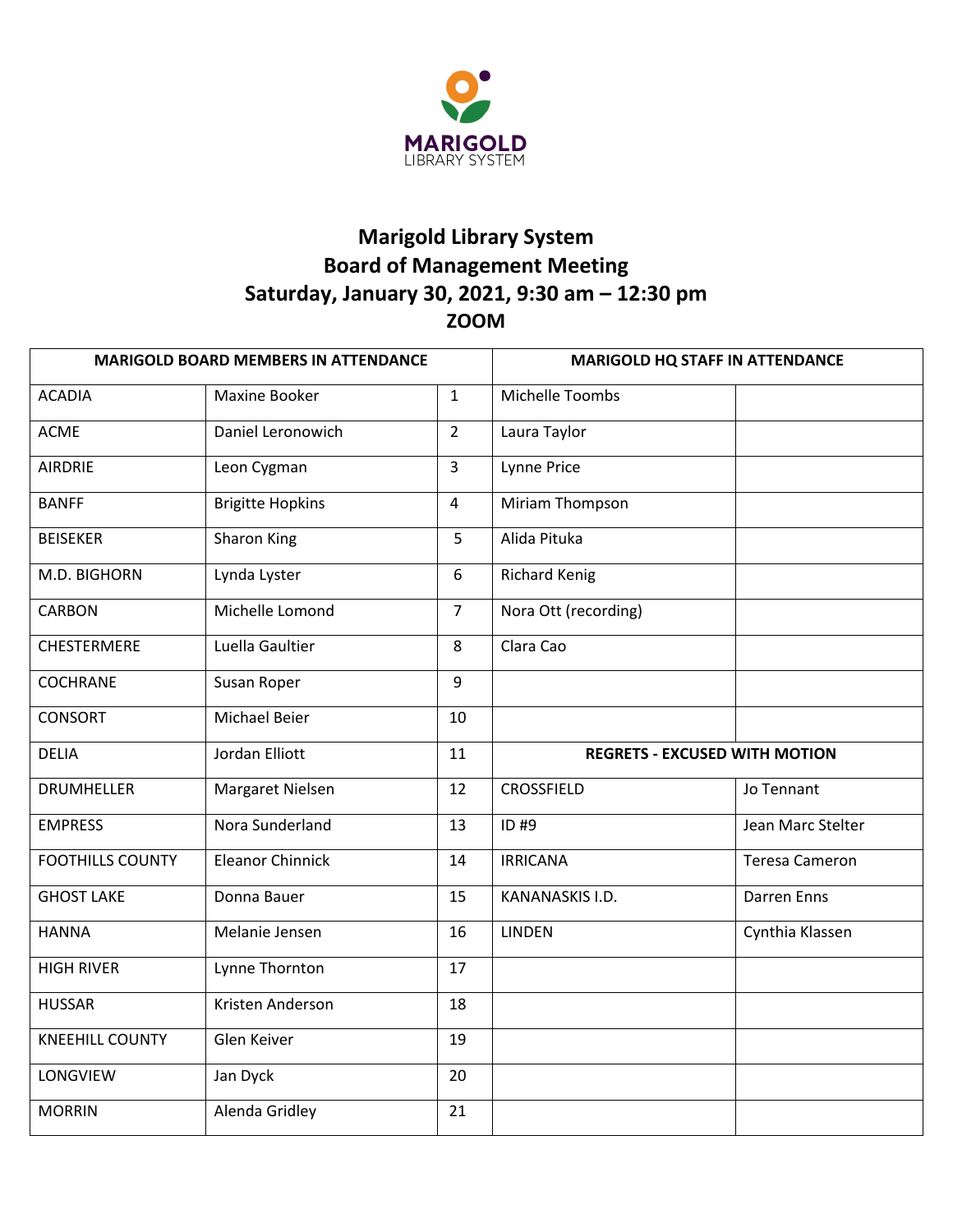| <b>OKOTOKS</b>           | Nicole Kiefuik         | 22 |                 |                                      |
|--------------------------|------------------------|----|-----------------|--------------------------------------|
| <b>OYEN</b>              | Ed Hogan               | 23 |                 |                                      |
| <b>ROCKYFORD</b>         | Dalia Cheshire         | 24 |                 |                                      |
| <b>ROCKY VIEW COUNTY</b> | Dimitri Dimopoulos     | 25 |                 |                                      |
| SPECIAL AREA #2          | Helen Veno             | 26 |                 | <b>VACANCIES</b>                     |
| <b>SPECIAL AREA #3</b>   | <b>Elaine Michaels</b> | 27 | CANMORE         | VACANT                               |
| <b>SPECIAL AREA #4</b>   | Jodi Kurek             | 28 |                 |                                      |
| <b>STANDARD</b>          | John Getz              | 29 |                 | <b>ABSENT WITHOUT NOTICE</b>         |
| <b>STARLAND COUNTY</b>   | Lil Morrison           | 30 |                 |                                      |
| <b>STRATHMORE</b>        | Denise Peterson        | 31 | <b>MUNSON</b>   | Lyle Cawiezel                        |
| THREE HILLS              | Marilyn Sept           | 32 |                 |                                      |
| <b>TROCHU</b>            | <b>Bonnie Munro</b>    | 33 |                 |                                      |
| TURNER VALLEY/           | Ian Huffman            | 34 |                 |                                      |
| <b>BLACK DIAMOND</b>     |                        |    |                 |                                      |
| <b>WAIPAROUS</b>         | Janine Jevne           | 35 |                 |                                      |
| <b>WHEATLAND COUNTY</b>  | Amber Link             | 36 |                 |                                      |
| YOUNGSTOWN               | Renee Laughlin         | 37 |                 |                                      |
|                          |                        |    |                 | <b>GUESTS</b>                        |
|                          |                        |    | Anne Metikosh   | CANMORE                              |
|                          |                        |    | Mandeep Brar    | <b>CHESTERMERE-Alternate</b>         |
|                          |                        |    | <b>Ted Bain</b> | <b>BLACK DIAMOND -</b><br>Councillor |
|                          |                        |    | Nikki King      | <b>BEISEKER - Councillor</b>         |

## **MINUTES**

- **1. Call to Order** L. Lyster called the meeting to order at 9:30 am
	- 1.1 Introduction of delegates, guests, and staff
		- To ensure quorum, L. Lyster conducted a roll call to record, in the minutes, who was present
		- Kristen Anderson was the parliamentarian for the meeting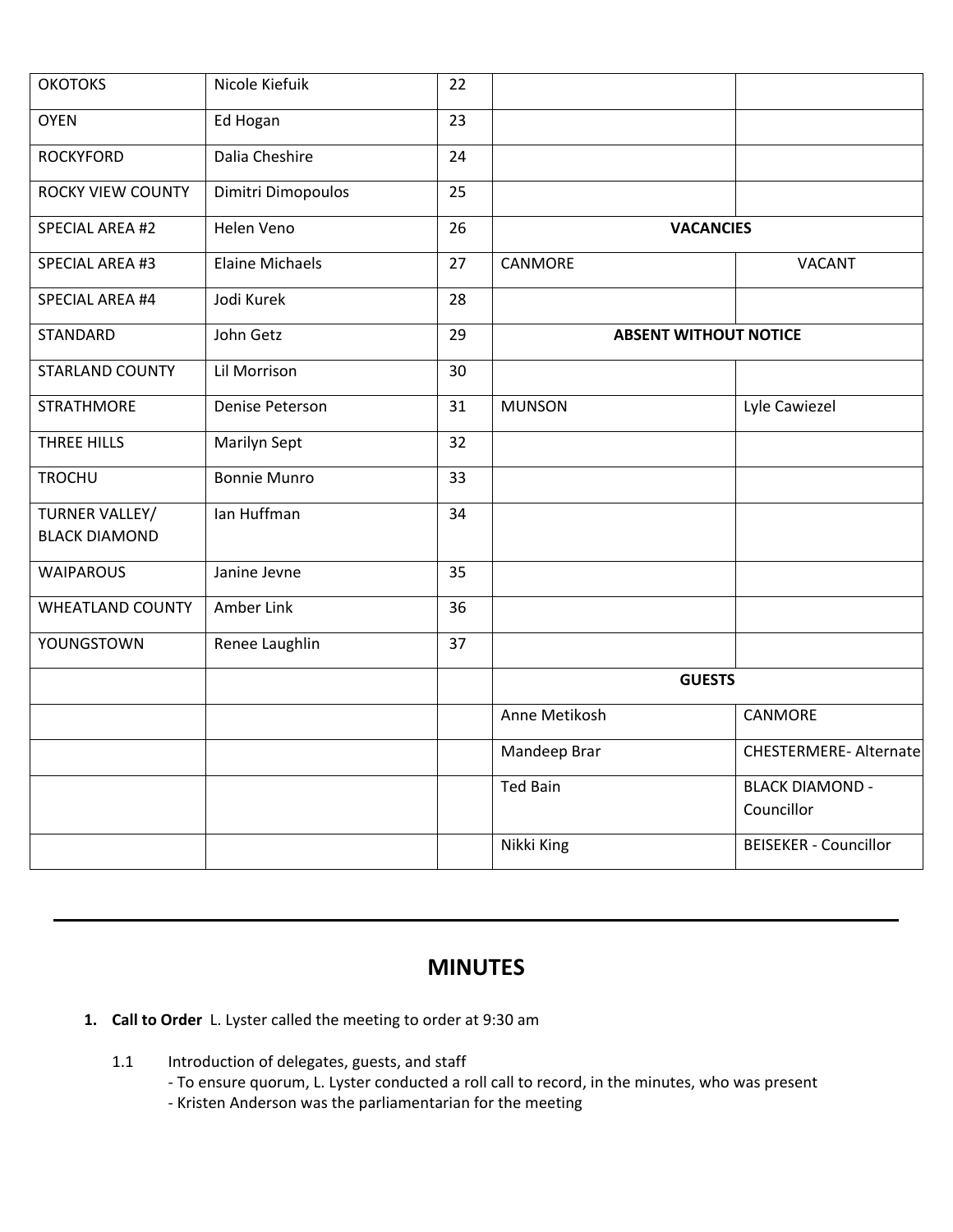-There were four guests in attendance, Mandeep Brar, the newly appointed Alternate from Chestermere, Anne Metikosh from Canmore, Ted Bain, Councillor from Black Diamond, and Nikki King, Councillor from Beiseker

1.2 Recognition of new Marigold Trustees

-The following are newly appointed Marigold Trustees:

- Luella Gaultier City of Chestermere
- Elaine Michaels Special Area No. 3
- Alenda Gridley Village of Morrin

## 1.3 Acknowledgement of regrets and excused absences

**MOTION:** G. Getz/J. Dyck

-That the Marigold Board excuse those absent Marigold Trustees named in the minutes who have provided notice of their absence before this meeting CARRIED

#### **2. Approval of Agenda**

**MOTION:** M. Nielsen/ B. Munro - To approve the agenda CARRIED and the set of the set of the set of the set of the set of the set of the set of the set of the set of the set of the set of the set of the set of the set of the set of the set of the set of

#### **3. Minutes of the November 21, 2020 Meeting**

| MOTION: E. Michaels/ M. Lomond                                          |         |
|-------------------------------------------------------------------------|---------|
| -To accept of the minutes of the November 21, 2020 meeting as presented | CARRIED |

#### **4. Consent Agenda**

4.1 Transfer of agenda items from Consent Agenda -There were no items to transfer

| 4.2 | Motion to accept remaining Consent Agenda items |         |
|-----|-------------------------------------------------|---------|
|     | <b>MOTION:</b> K. Anderson/ S. King             |         |
|     | -To approve agenda items 4.1 to 4.3.            | CARRIED |

#### **5. Decision**

5.1 Financial

5.1.1 Marigold Financial Statements to December 31, 2020

**MOTION:** L. Morrison/M. Beier -That subject to audit, the Marigold Financial Statements to December 31, 2020 be accepted as presented CARRIED

5.1.2 Marigold Operating Budget 2021 – 2022 **MOTION:** J. Dyck/D. Cheshire -To Approve the Marigold Operating Budget for 2021 – 2022 CARRIED

## 5.1.3 Marigold Capital and Projects Budget 2021 **MOTION:** D. Peterson/D. Cheshire -To Approve the Marigold Capital and Projects Budget 2021 CARRIED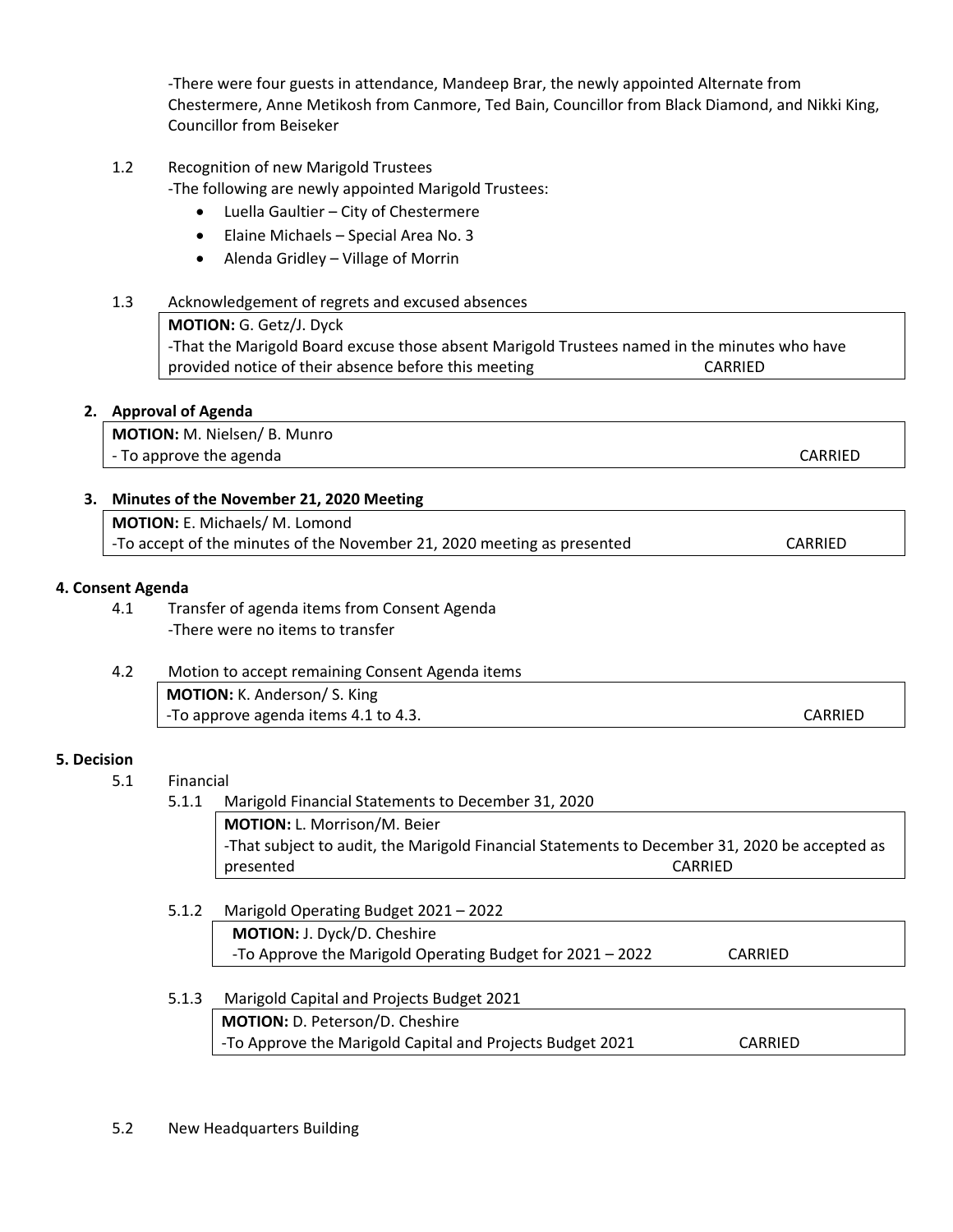-John Getz, Vice Chair of the Marigold Board and Chair of the Building Committee and Michelle Toombs, CEO, provided an update on the progress towards the new headquarters facility in Strathmore.

# 5.3 Policies/Plans 5.3.1 Contingency Plan for Finance – Finance **MOTION:** D. Dimopoulos -To approve the Contingency Plan for Finance CARRIED 5.3.2 Communication and Advocacy – Advocacy **MOTION:** L. Morrison - To approve the Communications and Advocacy Policy CARRIED 5.3.3 Website – Advocacy **MOTION**: L. Morrison -To approve the Website Policy CARRIED 5.3.4 Continuing Education for Board Members Policy – Governance **MOTION:** K. Anderson -To approve the Continuing Education for Board Members Policy CARRIED 5.3.5 Orientation for Marigold Board Members Policy – Governance **MOTION:** K. Anderson

-To approve the Orientation for Marigold Board Members Policy CARRIED

## 5.3.6 Appointment Plan for Marigold Board Members Policy – Governance **MOTION:** K. Anderson -To approve the Appointment Plan for Marigold Board Members Policy CARRIED

5.3.7 Schedule B – Distribution of Materials 2021 (Collection Management Policy) – Standards & **Services** 

**MOTION:** M. Booker -To approve Schedule B – Distribution of Materials 2021 (Collection Management Policy) CARRIED

5.3.8 Schedule C – Shared Collections & Bestseller Program 2021 (Collection Management Policy) – Standards & Services

**MOTION:** M. Booker -To approve Schedule C – Shared Collections & Bestseller Program 2021 (Collection Management Policy) and the contract of the contract of the contract of the contract of the contract of the contract of the contract of the contract of the contract of the contract of the contract of the contract of the con

## 5.3.9 Schedule A – Services Grant 2021 (Transfer Payments Policy) – Standards & Services **MOTION:** M. Booker -To approve Schedule A – Services Grant 2021 (Transfer Payments Policy) CARRIED

5.3.10 Schedule B – Community Library Grant 2021 (Transfer Payments Policy) – Standards & Services **MOTION:** M. Booker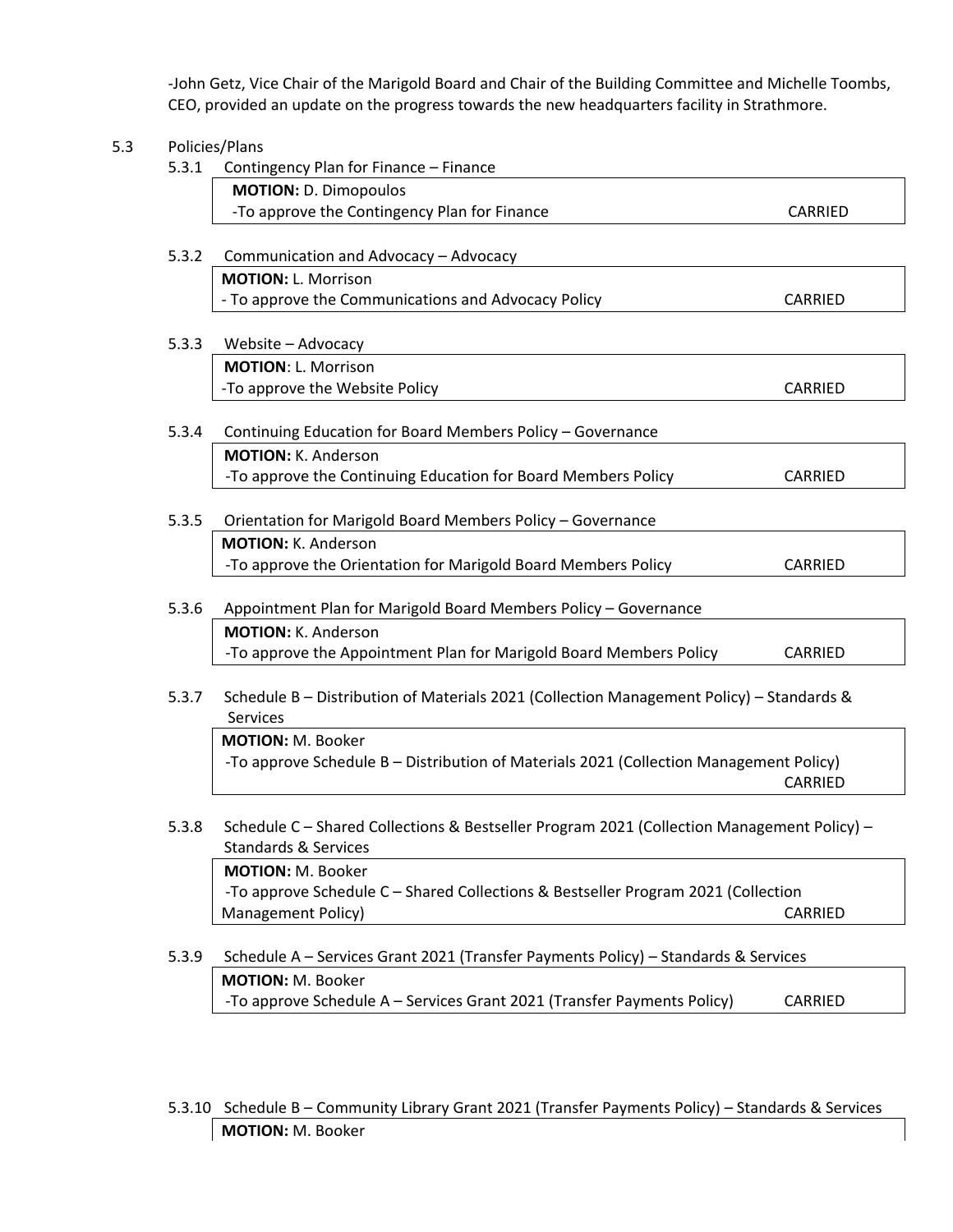-To approve Schedule B – Community Library Grant 2021 (Transfer Payments Policy) CARRIED

5.3.11 Schedule A – IT Capacity Fund 2021 (IT Capacity Fund Policy) – Standards & Services **MOTION:** M. Booker -To approve Schedule A – IT Capacity Fund 2021 (IT Capacity Fund Policy) CARRIED

5.3.12 2020 – 2022 Marigold Library System Technology Plan **MOTION:** M. Booker -To approve the 2020 – 2022 Marigold Library System Technology Plan CARRIED

5.4 ALTA (Alberta Library Trustees Association) Update

-Lennox Gomes retired from the Marigold Board in December, resulting in a vacancy for the Area 4 (Marigold) region on the ALTA Board. There is also a vacancy for the Alternate position. - L. Lyster asked if there were there any nominations for the Area 4 (Marigold) position and Alternate position?

Name Area 4 (Marigold) Representative**:** Luella Gaultier put her name forward and J. Getz nominated her for Area 4 ALTA Representative

Name (Alternate): No Board members put their names forward or were nominated

L. Lyster asked, Are there any further nominations? Name Area 4 (Marigold) Representative**:** None Name (Alternate): None

L. Lyster asked, Are there any further nominations? Name Area 4 (Marigold) Representative**:** None Name (Alternate): None

L. Lyster asked, Are there any further nominations? Name Area 4 (Marigold) Representative**:** None Name (Alternate): None

As there were no further nominations, L. Lyster declared L. Gaultier be appointed as the representative for Area 4 (Marigold) on the ALTA Board.

**MOTION:** J. Getz/ R. Laughlin -That Luella Gaultier be appointed as the representative for Area 4 (Marigold) on the ALTA Board CARRIED

#### **6. Items from the Consent Agenda**

-There were no items from the Consent Agenda

#### **7. Information**

- 7.1 Annual Library Staff & Board Trustee Satisfaction Survey - Laura Taylor, Deputy CEO, provided a summary of Marigold's Annual Library Staff & Board Trustee Satisfaction Survey
- 7.2 2020 Achievements, Marigold Library System – Michelle Toombs, CEO, presented information on Marigold Achievements that took place in 2020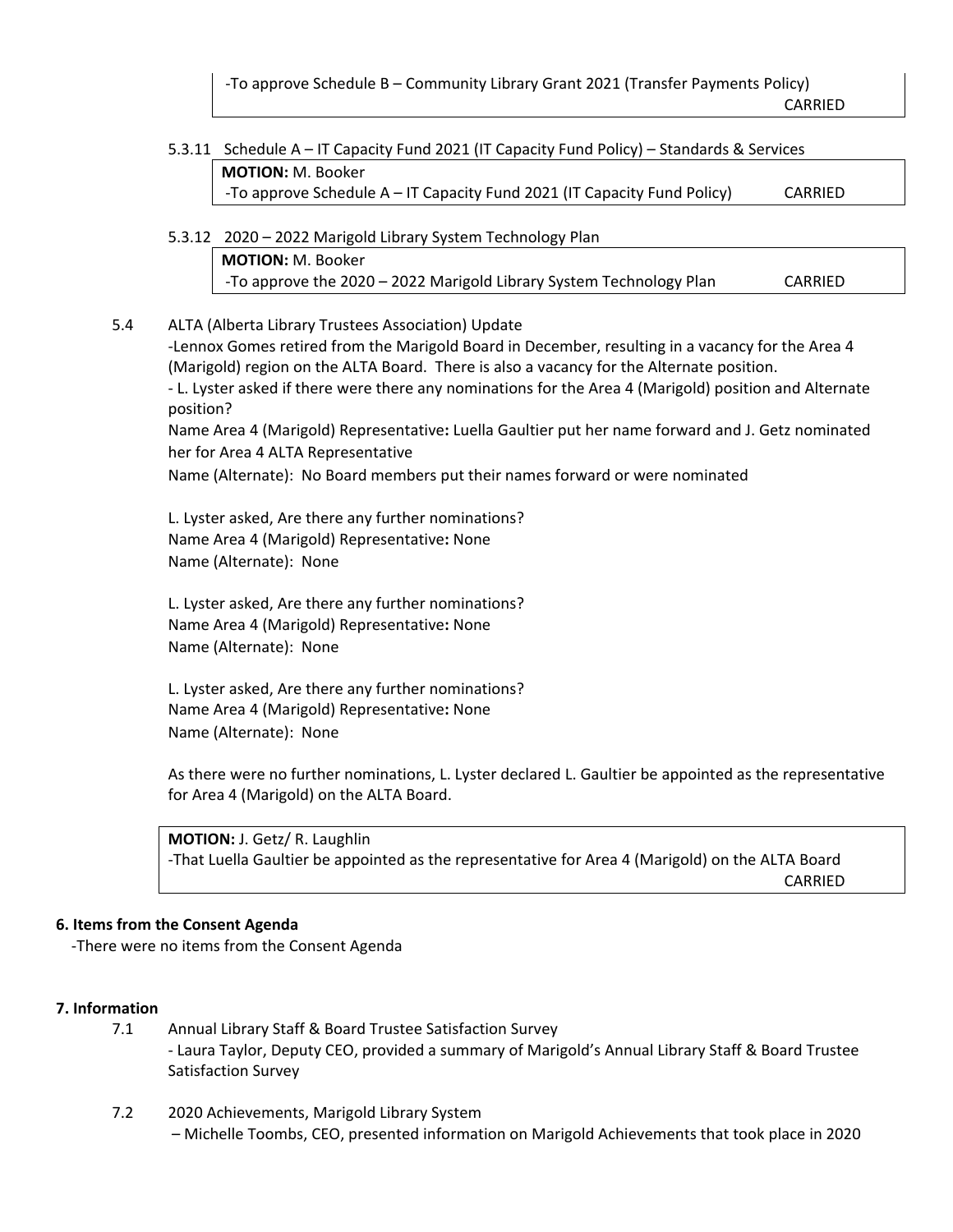### 7.3 Updates

–Michelle Toombs, CEO, provided updates Including:

-There is a new, temporary, Minister of Municipal Affairs, Ric McIver

-PLSB is planning a symposium about emergency planning and resilience for April 12 - 15

-It is uncertain about what the 2021 Provincial Grant will be. Marigold will need to wait until the Provincial Budget is revealed to find out

-In the coming months, Marigold will revisit what to do about providing Redwood Meadows residents library services. Calgary Public Library issues free cards to First Nation persons who live on reserves but does not issue free cards to residents of Redwood Meadows.

#### 7.4 Upcoming Board Meetings

- Saturday, April 24, 2021, 9:30am Zoom
- Saturday, August 28, 2021, 9:30am Meeting format TBC
- Saturday, November 27, 2021, 9:30am Meeting format TBC

#### 7.5 Marigold Board Orientation

• Saturday, February 6, 2021, 9:30am – Zoom

-Delegates were encouraged to register for the orientation

#### 7.6 Information Sharing – Roundtable

LONGVIEW – Encouraged delegates to get on the list for Canada Reads HIGH RIVER – Hosted a successful book sale fundraiser that helped recycle books into the community. They also hosted a virtual 50/50 draw that raised funds STANDARD – The community of Standard held a virtual auction that raised a significant amount of

money for the community. J. Getz offered to share information about how to conduct this type of fundraiser

DELIA – The Delia Library is looking for a new, functioning circulation desk and asked if anyone knew of someone who was interested in donating a circulation desk.

#### **8. Book Draw**

-The World Almanac and Book of Facts 2021 was won by Kristen Anderson, representing Hussar

**9. Adjournment** – L. Lyster declared the meeting adjourned at 11:57 am

y. michelle Lasmbe

H. Syrter

\_\_\_\_\_\_\_\_\_\_\_\_\_\_\_\_\_\_\_\_\_\_\_\_\_\_\_\_\_\_\_\_\_\_\_\_\_\_\_\_\_\_\_\_\_\_ \_\_\_\_\_\_\_\_\_\_\_\_\_\_\_\_\_\_\_\_\_\_\_\_\_\_\_\_\_\_\_\_\_\_\_\_\_\_\_\_ **CEO** Board Chair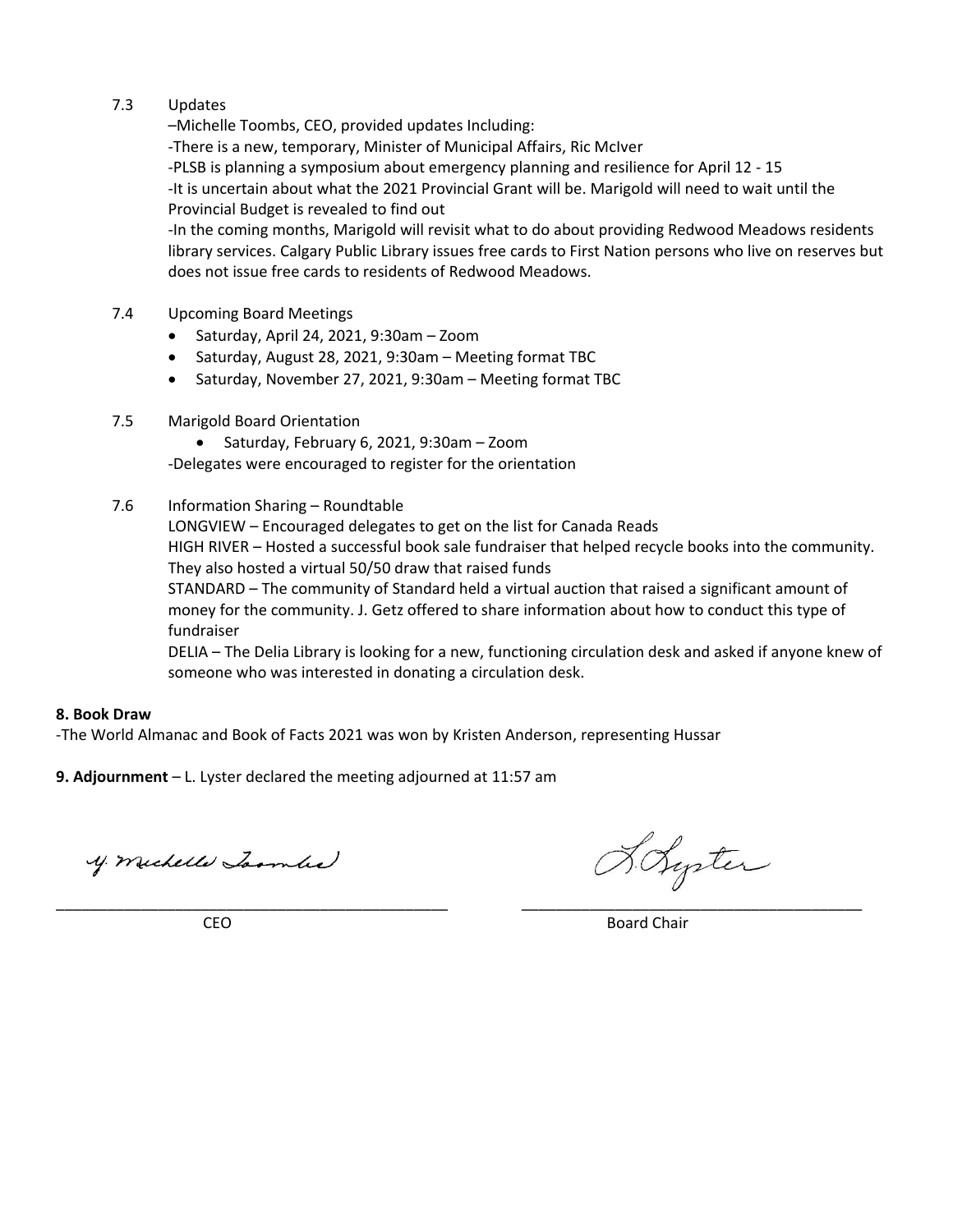#### **ANNUAL GENERAL MEETING**

## **Marigold Library System** Board of Management **Saturday, 24 April 2021 Zoom Meeting**

#### **MINUTES**

| <b>MARIGOLD BOARD MEMBERS IN ATTENDANCE</b> |                         |                |                                    | <b>MARIGOLD HQ STAFF IN ATTENDANCE</b> |
|---------------------------------------------|-------------------------|----------------|------------------------------------|----------------------------------------|
| <b>ACADIA</b>                               | Maxine Booker           | $\mathbf{1}$   | Michelle Toombs                    | Miriam Thompson                        |
| <b>AIRDRIE</b>                              | Leon Cygman             | $\overline{2}$ | Laura Taylor                       | Alida Pituka                           |
| <b>BEISEKER</b>                             | Sharon King             | $\overline{3}$ | <b>Lynne Price</b>                 | Nora Ott (recording)                   |
| M.D. BIGHORN                                | Lynda Lyster            | $\overline{4}$ | <b>Richard Kenig</b>               |                                        |
| CANMORE                                     | Anne Metikosh           | 5              |                                    |                                        |
| <b>CARBON</b>                               | Michelle Lomond         | 6              |                                    |                                        |
| CHESTERMERE                                 | Jennifer Isherwood      | $\overline{7}$ |                                    |                                        |
| <b>COCHRANE</b>                             | Susan Roper             | 8              |                                    |                                        |
| <b>CONSORT</b>                              | Michael Beier           | 9              |                                    |                                        |
| <b>CROSSFIELD</b>                           | Jo Tennant              | 10             |                                    |                                        |
| <b>DELIA</b>                                | Jordan Elliott          | 11             | <b>REGRETS EXCUSED WITH MOTION</b> |                                        |
| <b>DRUMHELLER</b>                           | Margaret Nielsen        | 12             | <b>ACME</b>                        | Daniel Leronowich                      |
| <b>FOOTHILLS COUNTY</b>                     | <b>Eleanor Chinnick</b> | 13             | <b>HANNA</b>                       | Melanie Jensen                         |
| <b>GHOST LAKE</b>                           | Donna Bauer             | 14             | <b>WAIPAROUS</b>                   | Janine Jevne                           |
| <b>HIGH RIVER</b>                           | Lynne Thornton          | 15             |                                    |                                        |
| <b>HUSSAR</b>                               | Kristen Anderson        | 16             |                                    |                                        |
| I.D.9                                       | Jean Marc Stelter       | 17             |                                    |                                        |
| <b>IRRICANA</b>                             | <b>Teresa Cameron</b>   | 18             |                                    |                                        |
| KANANASKIS I.D.                             | Darren Enns             | 19             |                                    |                                        |
| <b>KNEEHILL COUNTY</b>                      | Glen Keiver             | 20             |                                    | <b>VACANCIES</b>                       |
| <b>FOOTHILLS COUNTY</b>                     | <b>Eleanor Chinnick</b> | 21             |                                    |                                        |
| <b>LINDEN</b>                               | Cynthia Klassen         | 22             |                                    |                                        |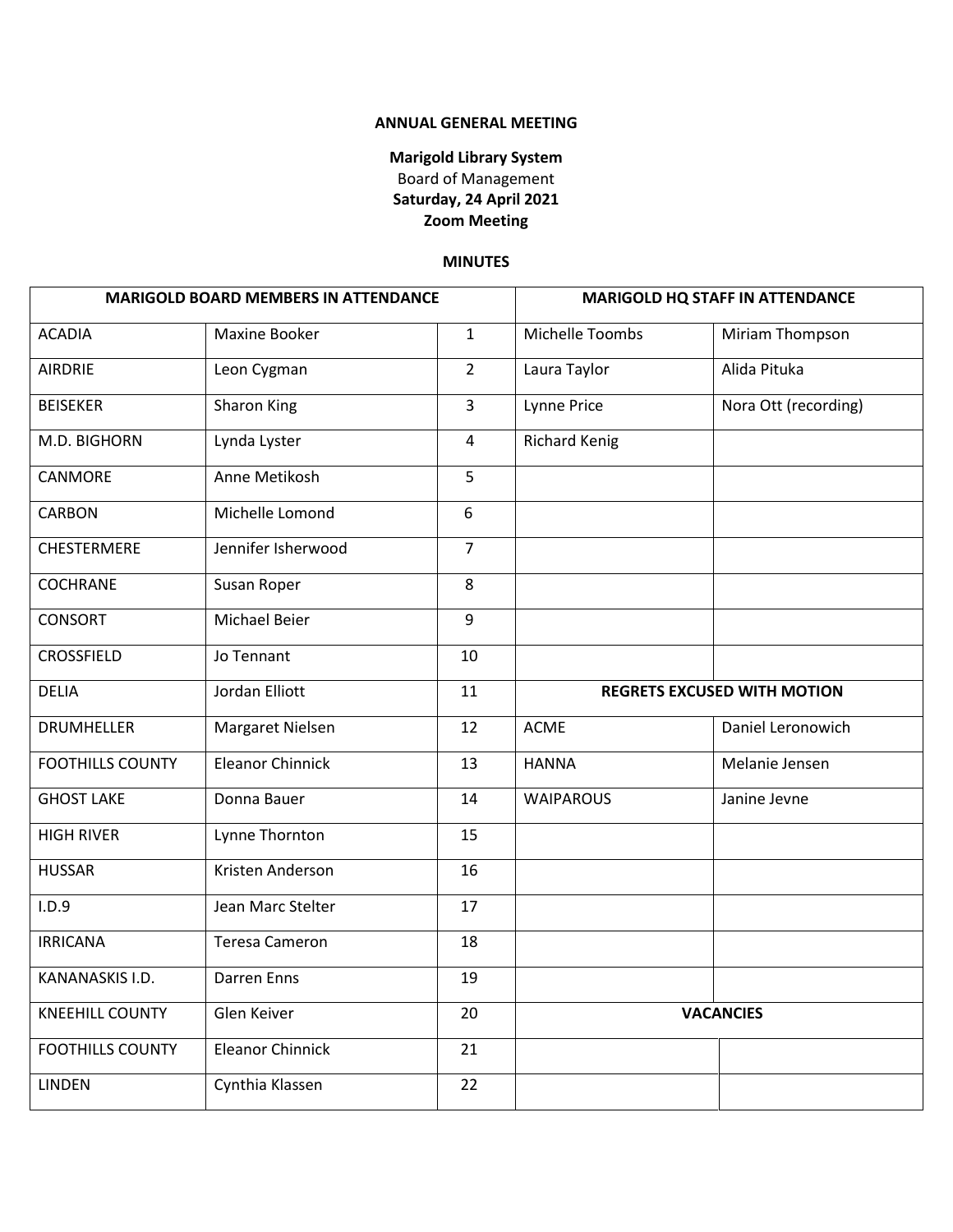| LONGVIEW                               | Jan Dyck               | 23 | <b>REGRETS WITHOUT NOTICE</b> |                                         |
|----------------------------------------|------------------------|----|-------------------------------|-----------------------------------------|
| <b>ОКОТОКЅ</b>                         | Nicole Kiefuik         | 24 | <b>BANFF</b>                  | <b>Brigitte Hopkins</b>                 |
| <b>OYEN</b>                            | Ed Hogan               | 25 | <b>EMPRESS</b>                | Nora Sunderland                         |
| <b>ROCKY VIEW COUNTY</b>               | Dimitri Dimopoulos     | 26 | <b>MORRIN</b>                 | Alenda Gridley                          |
| <b>ROCKYFORD</b>                       | Dalia Cheshire         | 27 | <b>MUNSON</b>                 | Lyle Cawiezel                           |
| <b>SPECIAL AREA#2</b>                  | Helen Veno             | 28 |                               |                                         |
| <b>SPECIAL AREA#3</b>                  | <b>Elaine Michaels</b> | 29 |                               |                                         |
| SPECIAL AREA# 4                        | Jodi Kurek             | 30 | <b>GUESTS</b>                 |                                         |
| <b>STANDARD</b>                        | John Getz              | 31 | <b>Erin Gregory</b>           | Auditor                                 |
| <b>STARLAND COUNTY</b>                 | Lil Morrison           | 32 | Caley Harriman                | Auditor                                 |
| <b>STRATHMORE</b>                      | Denise Peterson        | 33 | <b>Barry Crane</b>            | Mayor from Turner Valley                |
| THREE HILLS                            | <b>Marilyn Sept</b>    | 34 | <b>Ted Bain</b>               | <b>Councillor from Black</b><br>Diamond |
| <b>TROCHU</b>                          | <b>Bonnie Munro</b>    | 35 | Nikki King                    | <b>Councillor from Beiseker</b>         |
| TURNER VALLEY/<br><b>BLACK DIAMOND</b> | Ian Huffman            | 36 |                               |                                         |
| <b>WHEATLAND COUNTY</b>                | Amber Link             | 37 |                               |                                         |
| YOUNGSTOWN                             | Renee Laughlin         | 38 |                               |                                         |

## **ANNUAL GENERAL MEETING 2021**

- 1. CALL TO ORDER L. Lyster called the Annual General Meeting to order at 9:45 am
- 2. APPROVAL OF ANNUAL GENERAL AGENDA

**MOTION:** D. Dimopoulos/K. Anderson -To approve the Annual General Meeting agenda **CARRIED** 

2. MINUTES OF THE April 18, 2020 AGM

-The minutes of the April 18, 2020 Annual General Meeting were approved at the Marigold Board meeting, August 29, 2020 and were available for review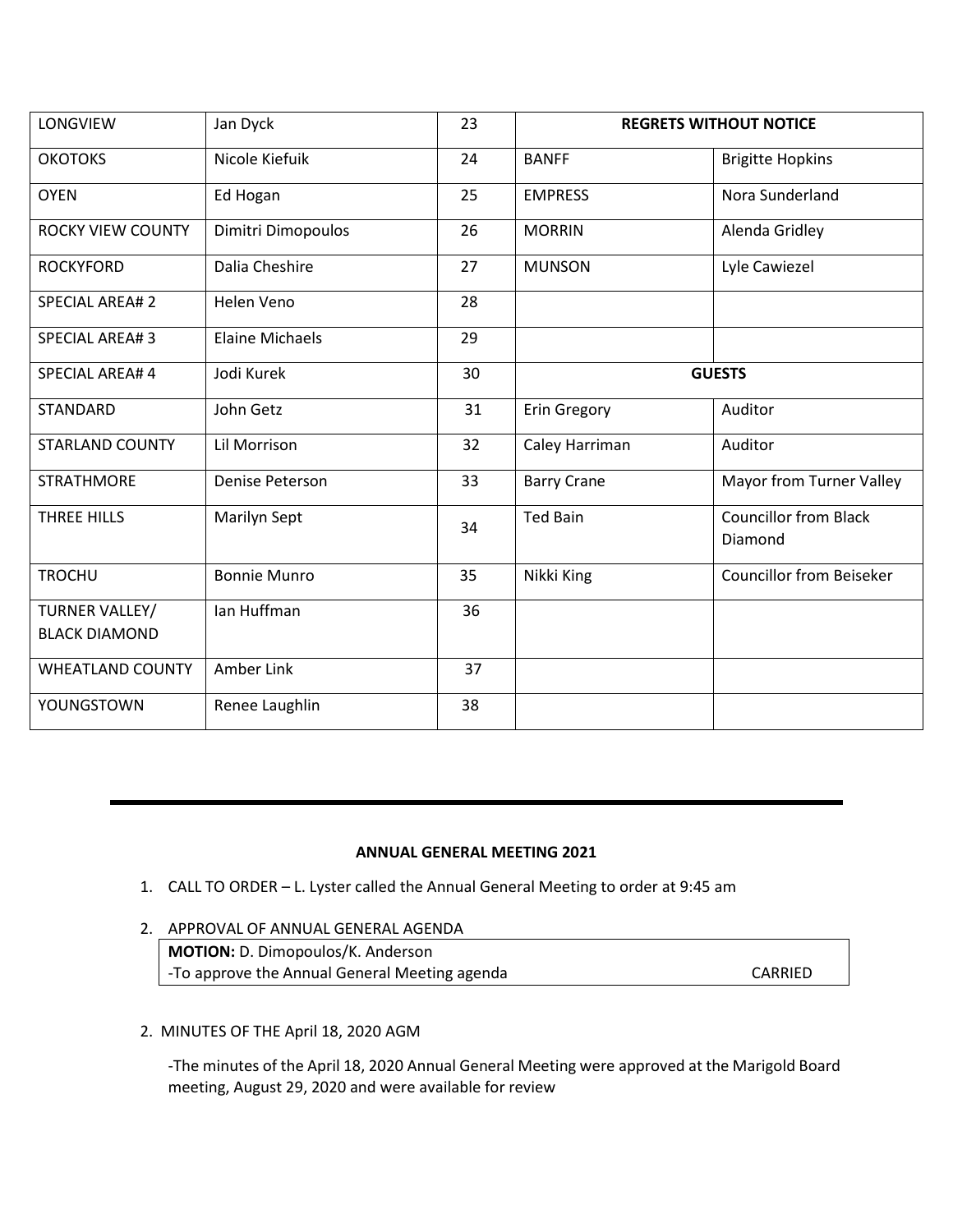#### 3. Governance Statements

**Mission Statement**

-Marigold cultivates a collaborative and inclusive library community to support a range of responsive, quality library services.

- **Vision** -Leaders in library service and innovation **Values** -Leadership -Respect -Responsiveness -Communication -Integrity -Inclusiveness -Accountability
- 4. 2020 Audited Financial Statements

- E. Gregory and C. Harriman from Gregory, Harriman & Associates presented the 2020 Audited Financial Statements

-The 2020 Audit for Marigold was a clean audit

**MOTION:** D. Cheshire /J. Getz -That Marigold Library Board's financial statements for the fiscal year ending December 31, 2020 be taken as read, verified, and approved example the control of the CARRIED CARRIED

5. Appointment of Auditor for 2021

**MOTION:** D. Dimopoulos /S. King

- That Gregory, Harriman & Associates be named as auditor for 2021 CARRIED

6. Annual Report

-M. Thompson presented the Annual Report for 2020

-As stated in the Marigold Agreement, the Annual Report will be sent to key stakeholders including municipalities and the Public Library Services Branch.

**MOTION:** E. Michael /N. Kiefuik - To accept the Marigold Library System 2020 Annual Report for information CARRIED

7. Elections & Appointments to Committees

**MOTION:** L. Thornton/: J. Dyck

-That Lynda Lyster be nominated for Chair of the Marigold Board CARRIED

Lynda Lyster put her name forward as Board Chair.

After three requests for further nominations, there were no further nominations and L. Lyster was declared as Chair

Executive Committee

-L. Lyster is a voting ex officio member of all standing committees

-The Vice Chair and Treasurer positions are appointed by the Executive Committee and were appointed at the February 17 Executive meeting in 2021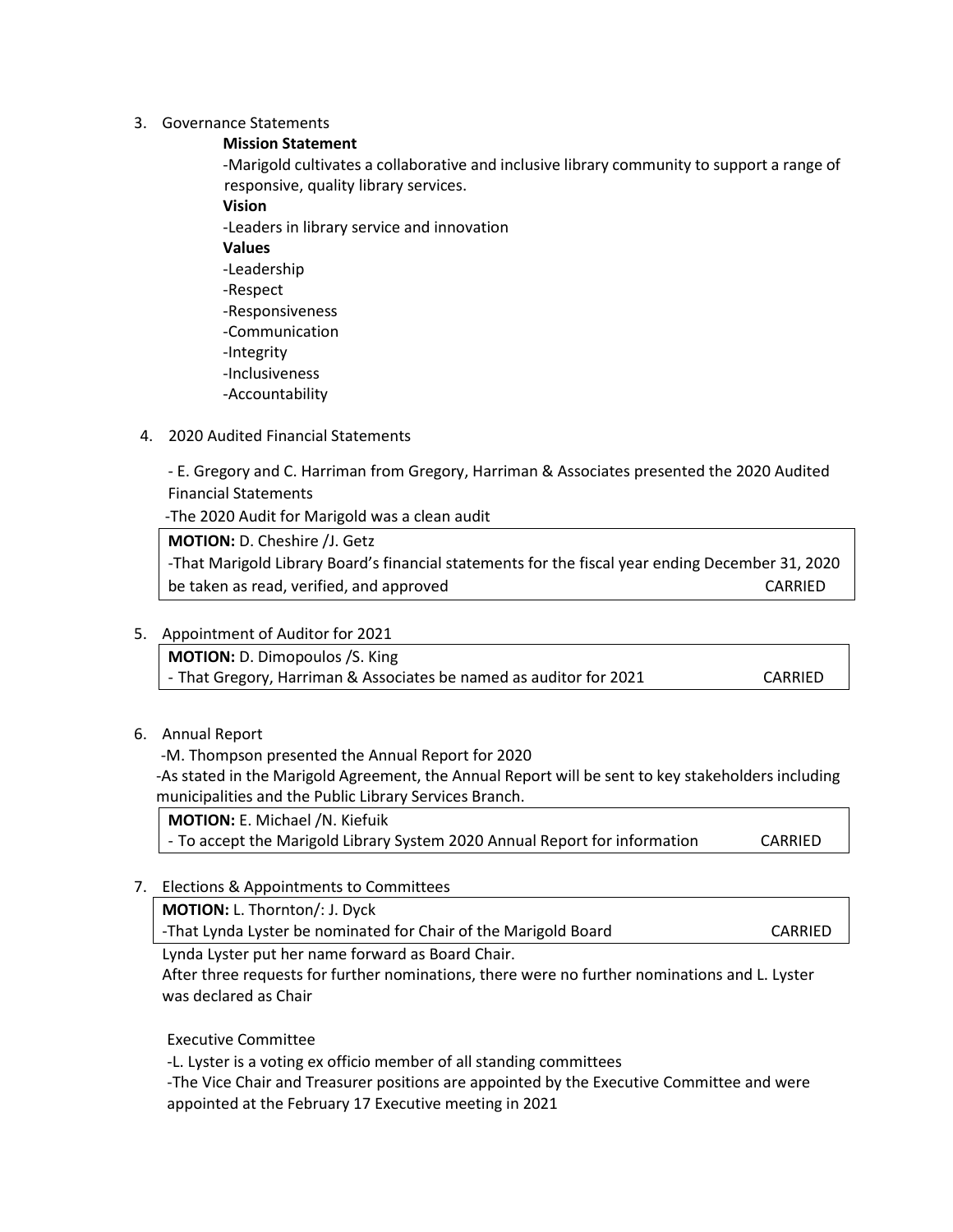-When a new representative is appointed by the City of Airdrie the Airdrie Trustee will have an automatic seat on the Executive Committee

**MOTION:** L. Thornton / J. Dyck -That Chair Lynda Lyster - M.D. of Bighorn And Representatives from the top three populations in Marigold: Susan Roper – Town of Cochrane Dimitri Dimopoulos - Rocky View County And Members-at-large: Kristen Anderson - Village of Hussar Maxine Booker – M.D. of Acadia Nicole Kiefuik - Town of Okotoks John Getz – Village of Standard Lil Morrison – Starland County Margaret Nielsen – Town of Drumheller Be elected to the Executive Committee CARRIED CARRIED

Advocacy Committee

-All positions on this Committee are currently filled

**MOTION:** L. Thornton / J. Dyck

-That Lil Morrison, Teresa Cameron, Jordan Elliott, Melanie Jensen, Denise Peterson, Helen Veno, Lynda Lyster, ex officio, be appointed to the Advocacy Committee and that Lil Morrison be confirmed as Chair and representative on the Executive Committee CARRIED

Governance Committee

-All positions on this Committee are currently filled

**MOTION:** L. Thornton /J. Dyck

That Kristen Anderson, Eleanor Chinnick, Jan Dyck, Margaret Nielsen, Denise Peterson, John Getz, be appointed to the Governance Committee and that Kristen Anderson be confirmed as Chair and representative on the Executive Committee CARRIED CARRIED

Finance Committee

-All positions on this Committee are currently filled

**MOTION:** L. Thornton/ J. Dyck

| -That Dimitri Dimopoulos, John Getz, Lynda Lyster, be appointed to the Finance Committee and |         |  |  |  |
|----------------------------------------------------------------------------------------------|---------|--|--|--|
| that Dimitri Dimopoulos be confirmed as Chair. Dimitri is Marigold's Treasurer and the       |         |  |  |  |
| representative on the Executive Committee                                                    | CARRIED |  |  |  |

Standards & Services Committee

- There is a vacancy for one or two positions on the Standards and Services Committee

**MOTION:** L. Thornton / J. Dyck

-That Maxine Booker, Elaine Michaels, Jo Tennant, Lynda Lyster, ex officio, be appointed to the Standards & Services Committee and that Maxine Booker be confirmed as Chair and the representative on the Executive Committee The CARRIED CARRIED

-Board members were asked if they would like to put their name forward for the Standards and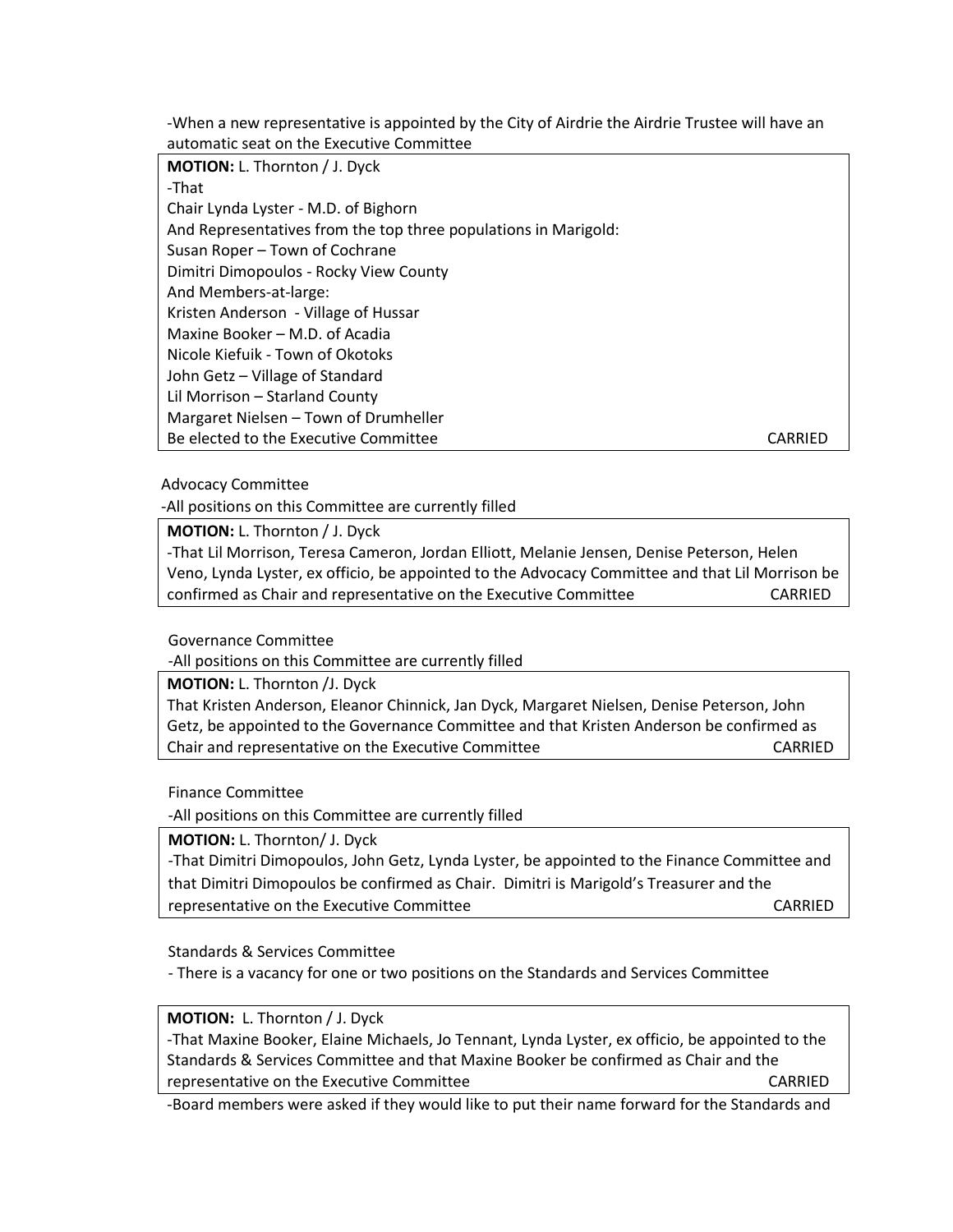Services Committee.

-There were no volunteers

-Members were asked that, if after further consideration, they were thinking about volunteering for the Standards and Services Committee, that they could speak with Maxine Booker, Michelle Toombs, or Laura Taylor

Building Committee

-All positions on this Committee are currently filled

**MOTION:** L. Thornton / J. Dyck

That John Getz, Dimitri Dimopoulos, Denise Peterson, Lynda Lyster, be appointed to the Building Committee and that John Getz be confirmed as Chair and representative on the Executive

**CARRIED** 

HR (Human Resources) Committee

-There is a vacancy for one position on the HR Committee

**MOTION:** L. Thornton / J. Dyck

-That Susan Roper, Maxine Booker, Dimitri Dimopoulos, Lynda Lyster, ex officio, be appointed to the HR Committee and that Susan Roper be appointed Chair and representative on the Executive CARRIED

Members were asked if they would like to put their name forward for the HR Committee

Teresa Cameron put her name forward to sit on the HR committee. After three requests for further nominations, there were no further nominations and T. Cameron was appointed to the HR Committee

## 8. Signing Authority

**MOTION:** D. Dimopoulos/D. Peterson

-To approve that Chair, L. Lyster, or Vice Chair, J. Getz, or Treasurer, D. Dimopoulos and CEO, M. Toombs or Deputy CEO, L. Taylor or Director of Service Delivery, L. Price have signing authority where Marigold Library System does banking in Strathmore Theorem CARRIED

## 9. Disposal of Records

-During 2020, the records of Marigold Library System for the year 2012 were disposed of in accordance with the Records Management Policy

\_\_\_\_\_\_\_\_\_\_\_\_\_\_\_\_\_\_\_\_\_\_\_\_\_\_\_\_\_\_\_\_\_\_\_\_ \_\_\_\_\_\_\_\_\_\_\_\_\_\_\_\_\_\_\_\_\_\_\_\_\_\_\_\_\_\_\_\_\_\_\_

## 10. Adjournment of Annual Meeting

**MOTION:** A. Link/L. Morrison **-To adjourn the Annual General Meeting at 10:24 am CARRIED**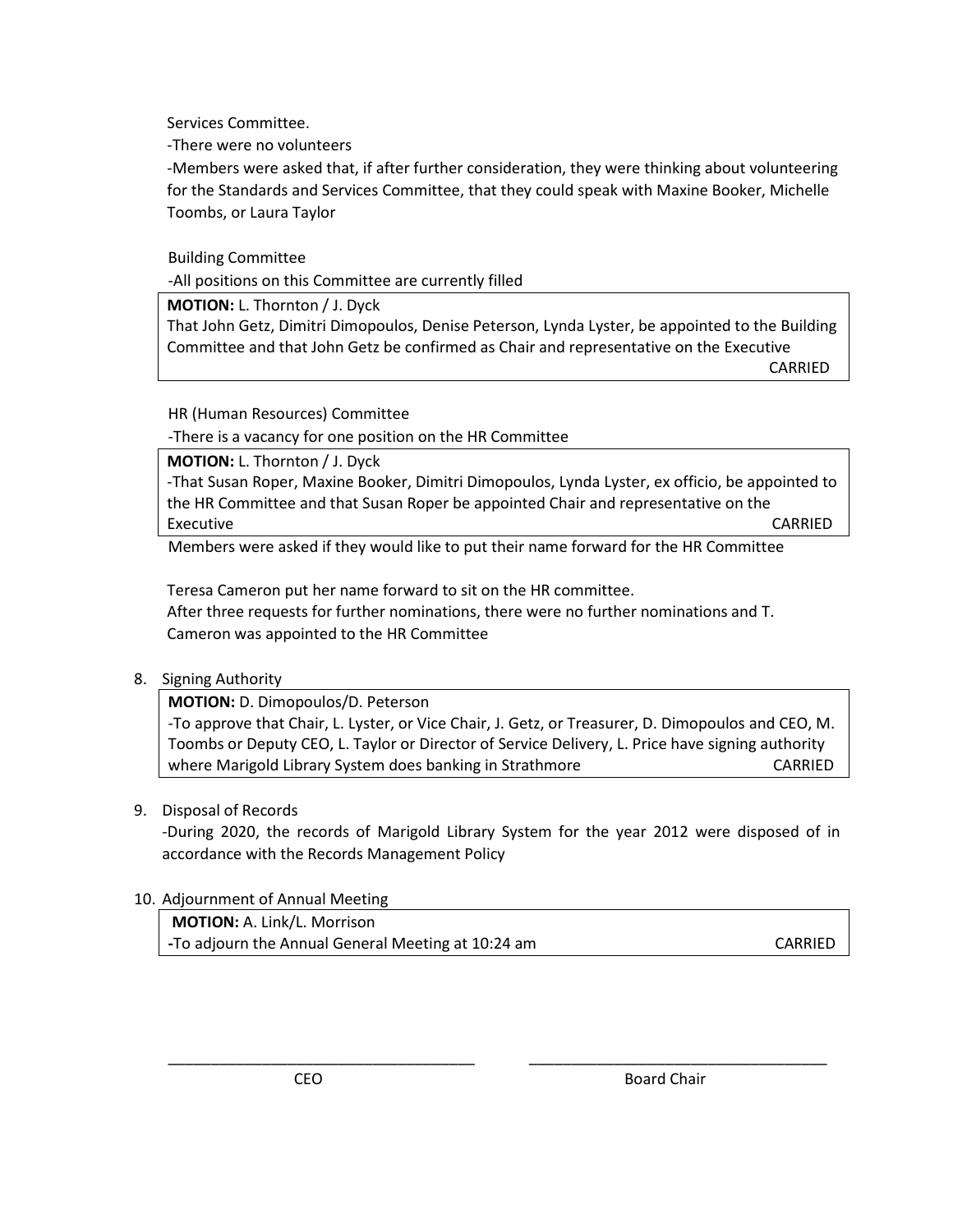

MARIGOLD LIBRARY SYSTEM Board of Management **Saturday, 24 April 2021** Zoom meeting

| <b>MARIGOLD BOARD MEMBERS IN ATTENDANCE</b> |                         |                |                                    | <b>MARIGOLD HQ STAFF IN ATTENDANCE</b> |
|---------------------------------------------|-------------------------|----------------|------------------------------------|----------------------------------------|
| <b>ACADIA</b>                               | Maxine Booker           | $\mathbf{1}$   | Michelle Toombs                    | Miriam Thompson                        |
| <b>AIRDRIE</b>                              | Leon Cygman             | $\overline{2}$ | Laura Taylor                       | Alida Pituka                           |
| <b>BEISEKER</b>                             | Sharon King             | $\overline{3}$ | Lynne Price                        | Nora Ott (recording)                   |
| M.D. BIGHORN                                | Lynda Lyster            | 4              | <b>Richard Kenig</b>               |                                        |
| CANMORE                                     | Anne Metikosh           | 5              |                                    |                                        |
| <b>CARBON</b>                               | Michelle Lomond         | 6              |                                    |                                        |
| <b>CHESTERMERE</b>                          | Jennifer Isherwood      | $\overline{7}$ |                                    |                                        |
| <b>COCHRANE</b>                             | Susan Roper             | 8              |                                    |                                        |
| <b>CONSORT</b>                              | Michael Beier           | 9              |                                    |                                        |
| <b>CROSSFIELD</b>                           | Jo Tennant              | 10             |                                    |                                        |
| <b>DELIA</b>                                | Jordan Elliott          | 11             | <b>REGRETS EXCUSED WITH MOTION</b> |                                        |
| <b>DRUMHELLER</b>                           | Margaret Nielsen        | 12             | <b>ACME</b>                        | Daniel Leronowich                      |
| <b>FOOTHILLS COUNTY</b>                     | <b>Eleanor Chinnick</b> | 13             | <b>HANNA</b>                       | Melanie Jensen                         |
| <b>GHOST LAKE</b>                           | Donna Bauer             | 14             | <b>WAIPAROUS</b>                   | Janine Jevne                           |
| <b>HIGH RIVER</b>                           | Lynne Thornton          | 15             |                                    |                                        |
| <b>HUSSAR</b>                               | Kristen Anderson        | 16             |                                    |                                        |
| I.D.9                                       | Jean Marc Stelter       | 17             |                                    |                                        |
| <b>IRRICANA</b>                             | <b>Teresa Cameron</b>   | 18             |                                    |                                        |
| KANANASKIS I.D.                             | <b>Darren Enns</b>      | 19             |                                    |                                        |
| <b>KNEEHILL COUNTY</b>                      | Glen Keiver             | 20             |                                    | <b>VACANCIES</b>                       |
| <b>FOOTHILLS COUNTY</b>                     | <b>Eleanor Chinnick</b> | 21             |                                    |                                        |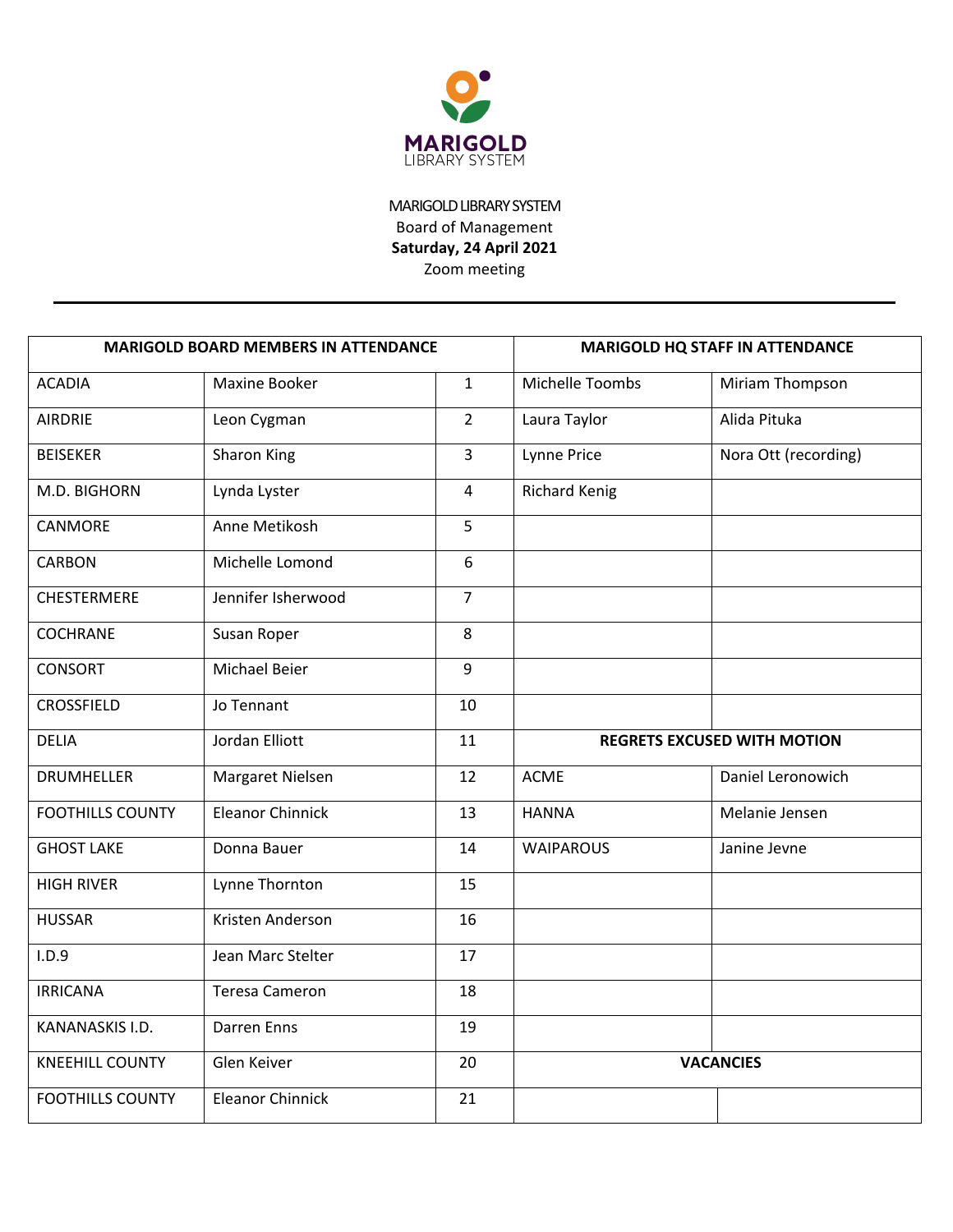| <b>LINDEN</b>                          | Cynthia Klassen        | 22 |                               |                                         |
|----------------------------------------|------------------------|----|-------------------------------|-----------------------------------------|
| LONGVIEW                               | Jan Dyck               | 23 | <b>REGRETS WITHOUT NOTICE</b> |                                         |
| <b>ОКОТОКЅ</b>                         | Nicole Kiefuik         | 24 | <b>BANFF</b>                  | <b>Brigitte Hopkins</b>                 |
| <b>OYEN</b>                            | Ed Hogan               | 25 | <b>EMPRESS</b>                | Nora Sunderland                         |
| <b>ROCKY VIEW COUNTY</b>               | Dimitri Dimopoulos     | 26 | <b>MORRIN</b>                 | Alenda Gridley                          |
| <b>ROCKYFORD</b>                       | Dalia Cheshire         | 27 | <b>MUNSON</b>                 | Lyle Cawiezel                           |
| <b>SPECIAL AREA#2</b>                  | Helen Veno             | 28 |                               |                                         |
| <b>SPECIAL AREA#3</b>                  | <b>Elaine Michaels</b> | 29 |                               |                                         |
| <b>SPECIAL AREA#4</b>                  | Jodi Kurek             | 30 | <b>GUESTS</b>                 |                                         |
| <b>STANDARD</b>                        | John Getz              | 31 | <b>Erin Gregory</b>           | Auditor                                 |
| <b>STARLAND COUNTY</b>                 | Lil Morrison           | 32 | Caley Harriman                | Auditor                                 |
| <b>STRATHMORE</b>                      | Denise Peterson        | 33 | <b>Barry Crane</b>            | Mayor from Turner Valley                |
| THREE HILLS                            | Marilyn Sept           | 34 | <b>Ted Bain</b>               | <b>Councillor from Black</b><br>Diamond |
| <b>TROCHU</b>                          | <b>Bonnie Munro</b>    | 35 | Nikki King                    | <b>Councillor from Beiseker</b>         |
| TURNER VALLEY/<br><b>BLACK DIAMOND</b> | lan Huffman            | 36 |                               |                                         |
| <b>WHEATLAND COUNTY</b>                | Amber Link             | 37 |                               |                                         |
| YOUNGSTOWN                             | Renee Laughlin         | 38 |                               |                                         |

## **MINUTES**

## **1. CALL TO ORDER**

-L. Lyster called the meeting to order at 9:30 am

1.1 Roll Call of delegates, guests, and staff

- L. Lyster asked that the delegates and guests announce their virtual presence when called by municipality

# 1.2 Recognition of new Board members

-There were two new Board members

- Anne Metikosh representing Town of Canmore
- Jennifer Isherwood representing City of Chestermere

-There are currently 42 appointed Marigold Trustees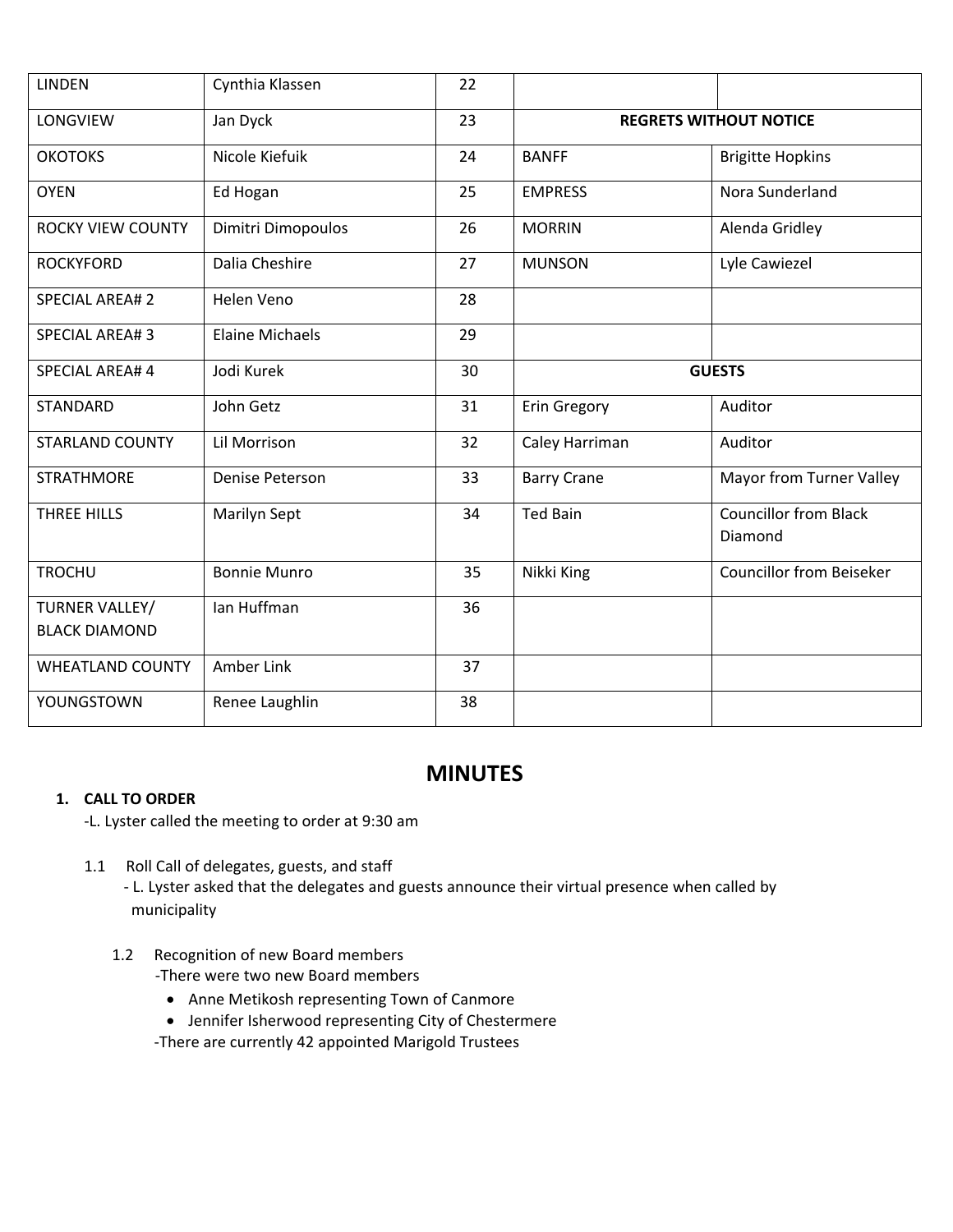#### 1.3 Acknowledging regrets and excused absences

#### **MOTION:** J. Getz/B. Munro

-That the Marigold Board excuse absent Marigold Trustees named in the minutes, who have provided regrets with notice of their absence before this meeting. The contract of the case of their absence before this meeting.

### 1.4 Board and staff long service recognition

-Seven Board members were recognized for years of service:

- Janine Jevne representing Waiparous = 5 years
- Jan Dyck representing Longview = 10 years
- Susan Roper representing Cochrane = 10 years
- John Getz representing Standard = 15 years
- Lil Morrison representing Starland County = 20 years
- Helen Veno representing Special Area #3 = 20 years
- Kristen Anderson representing Hussar = 25 years

- Three Marigold staff were recognized for years of service:

- Misty Haugen = 5 years
- Nora Ott = 10 years
- Laura Taylor = 15 years

#### **2. APPROVAL OF AGENDA**

.

**MOTION:** K. Anderson/M. Nielsen -To approve the agenda as presented care control of the control of the case of the case of the case of the case of the case of the case of the case of the case of the case of the case of the case of the case of the case of

#### **3. MINUTES OF THE January 30, 2021 MEETING**

**MOTION:** J. Tennant/D. Peterson

-To accept the Minutes of the January 30, 2021, Board Meeting CARRIED CARRIED

Lynda Lyster declared the Regular April Meeting of the Marigold Board meeting recessed at 9:45 am

The Regular April Meeting of the Marigold Board was reconvened at 10:35 am

#### **4. Consent Agenda**

- 4.1 Transfer of agenda items from consent agenda -There were no items moved from the consent agenda
- 4.2 Motion to accept remaining consent agenda items

**MOTION:** J. Getz/M. Beier -To approve consent agenda items 4.1 to 4.4 CARRIED

#### **5. Decision**

- 5.1 Financial
	- 5.1.1 Marigold Financial Statements to March 31, 2021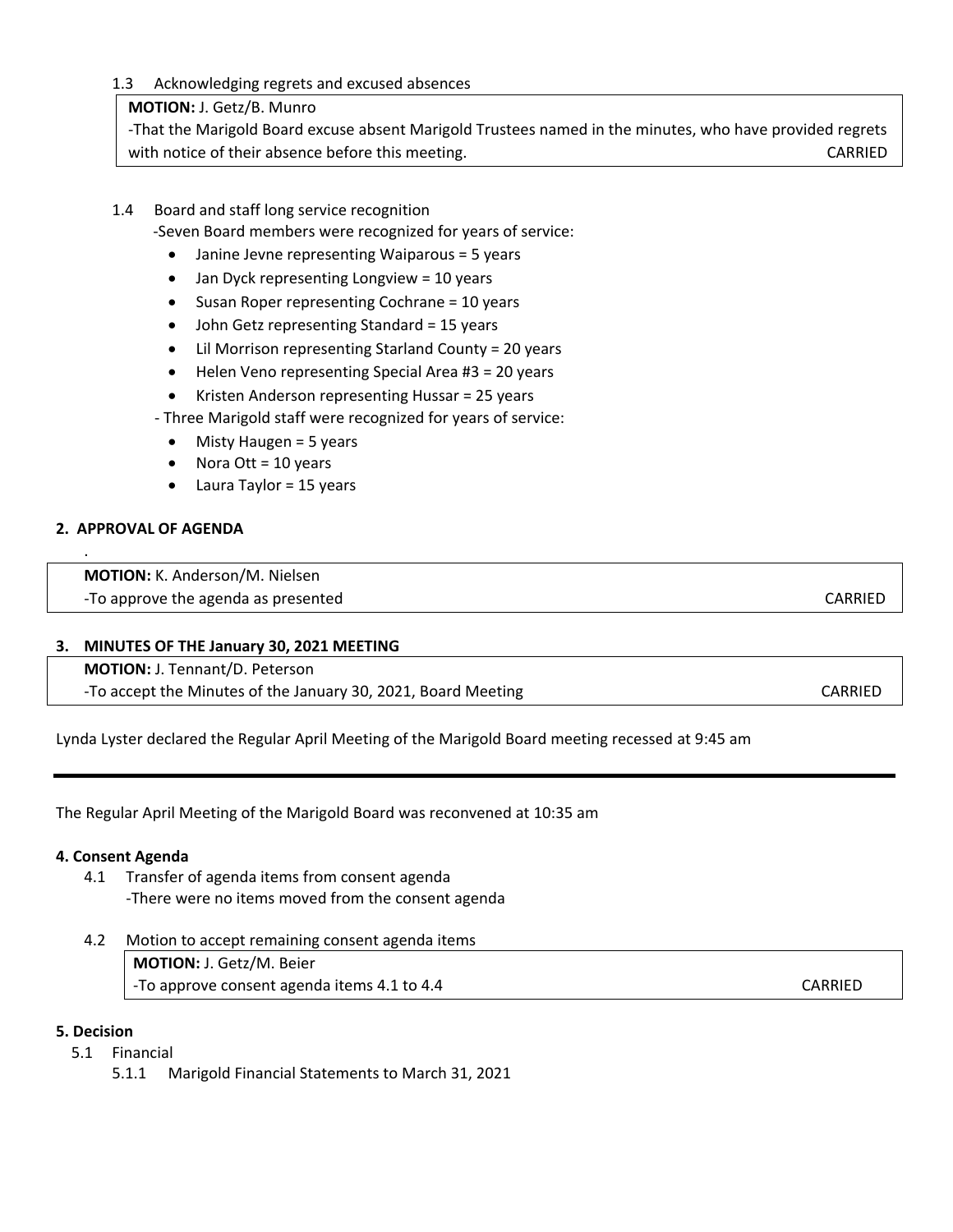**MOTION**: B. Munro/L. Morrison

- That, subject to audit, the Marigold Financial Statements to March 31, 2021 be accepted as presented

**CARRIED** 

#### 5.2 Building Project

5.2.1 New Building Update

-L. Price provided information on the progress of the new joint facility

- The publication, "New HQ April 2021," provides pictures showing the development taking place on the building site

5.2.2 Sale of Existing Marigold Headquarters Building

-Marigold has engaged commercial realtor, Ria Mavrikos with Re/Max Key, for the sale of the current facility. Board members were encouraged to share with anyone or any organization that the Marigold HQ building is for sale

5.3 Value of Your Investment/Power of Your Library Card

– L. Taylor talked about the documents that were distributed to each delegate regarding the value of services provided for each member municipality and its closest library

- The "Power of Your Library Card", highlights the variety of library services available to all residents of Marigold municipalities, including those in remote and rural communities

-The "Value of Your Investment" outlines direct benefits that member libraries receive from Marigold Library System.

-The reports compare the cost of the levy paid to Marigold by the municipality or a library board in relation *to* the value of services and resources that are provided by Marigold

**MOTION:** M. Lomond/L. Morrison

- To accept, for information, the Value of Your Investment and Power of Your Library Card for each Marigold member municipality and the control of the control of the control of the control of the control of the control o

## 5.4 Langdon Library

**MOTION**: T. Cameron/E. Michaels

-That Marigold will provide library services for a community library in Langdon. These library services are outlined in the Marigold Agreement, Marigold Board Policy Manual, and the Agreement for Library Services in Unincorporated Communities to be signed by Marigold, Langdon Library Society and Rocky View County CARRIED

## 5.5 Policies and Plans

5.5.1 Library Service Points Grievance Appeal Process Policy – Governance

| <b>MOTION:</b> K. Anderson                                             |         |
|------------------------------------------------------------------------|---------|
| -To Approve the Library Service Points Grievance Appeal Process Policy | CARRIED |

## 5.5.2 Library Service Points Personnel Policy – Governance

**MOTION:** K. Anderson -To Approve the Library Service Points Personnel Policy CARRIED

## 5.5.3 Library Service Points Bylaws for Safety & Use – Governance

**MOTION:** K. Anderson/D. Cheshire

- That the Library Service Points Bylaws for Safety & Use be given first reading CARRIED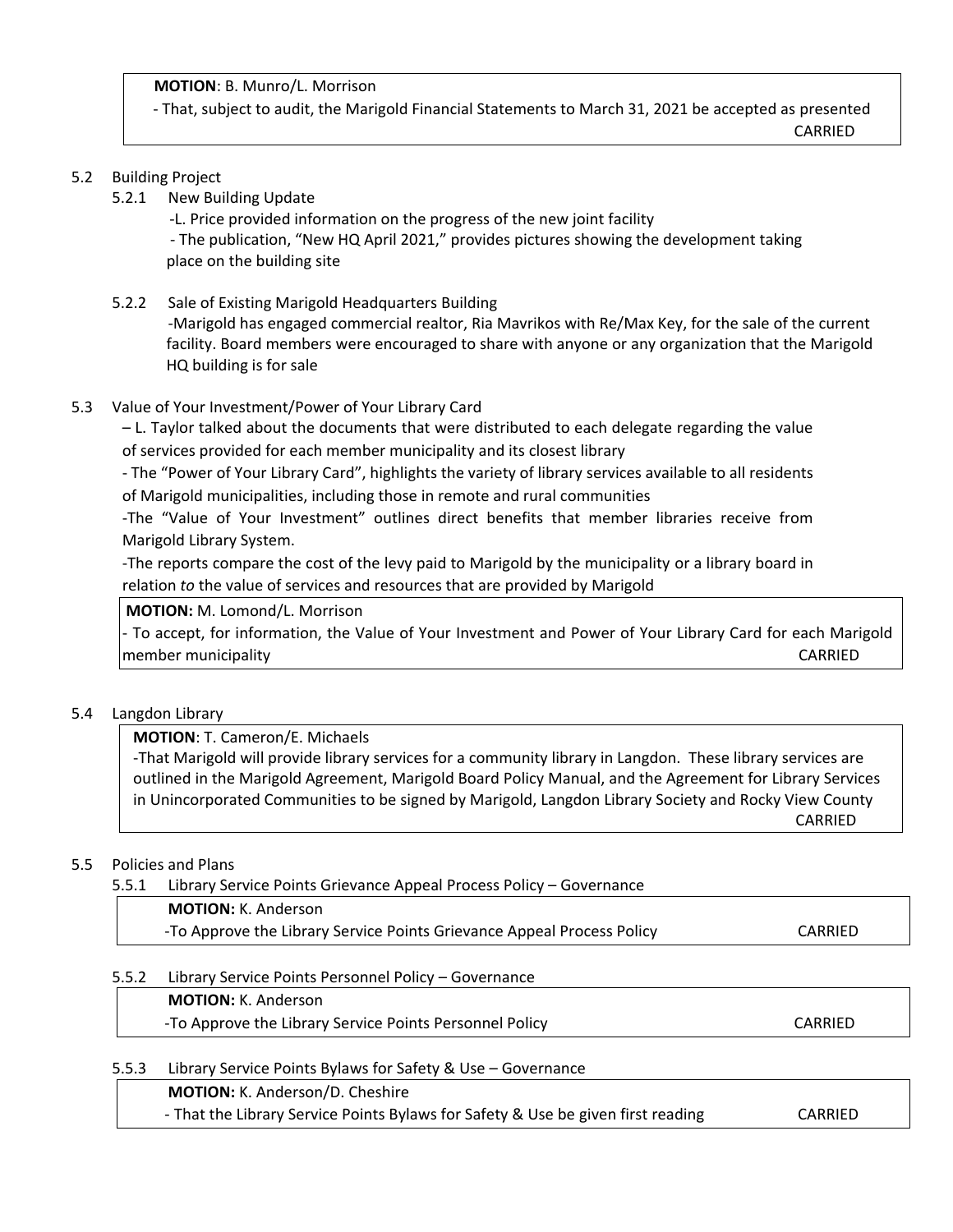|       | MOTION: K. Anderson/J. Getz                                                                       |         |
|-------|---------------------------------------------------------------------------------------------------|---------|
|       | - That the Library Service Points Bylaws for Safety & Use be given second reading                 | CARRIED |
|       | MOTION: K. Anderson/M. Nielsen                                                                    |         |
|       | - That the Library Service Points Bylaws for Safety & Use be given third reading                  | CARRIED |
|       | <b>MOTION: K. Anderson</b>                                                                        |         |
|       | - That the Library Service Points Bylaws for Safety & Use having been given three readings, be    |         |
|       | accepted as presented                                                                             | CARRIED |
|       |                                                                                                   |         |
| 5.5.4 | Library Service Points Unattended Children Policy - Governance                                    |         |
|       | <b>MOTION: K. Anderson</b>                                                                        |         |
|       | -To Approve the Library Service Points Unattended Children Policy                                 | CARRIED |
| 5.5.5 | TRAC Card Operational Bylaw - Standards and Services                                              |         |
|       | MOTION: M. Booker/J. Getz                                                                         |         |
|       | - That the TRAC Card Operational Bylaw be given first reading                                     | CARRIED |
|       | MOTION: M. Booker/C. Klassen                                                                      |         |
|       | - That the TRAC Card Operational Bylaw be given second reading                                    | CARRIED |
|       | MOTION: M. Booker/B. Munro                                                                        |         |
|       | - That the TRAC Card Operational Bylaw be given third reading                                     | CARRIED |
|       |                                                                                                   |         |
|       | <b>MOTION: M. Booker</b>                                                                          |         |
|       | - That the TRAC Card Operational Bylaw having been given three readings, be accepted as presented |         |
|       |                                                                                                   | CARRIED |

## 5.6 ALTA (Alberta Library Trustees Association) – Volunteers Needed

- A call for volunteers to fill the Area 4 (Marigold) position and the alternate position was made L. Lyster asked if there were any nominations for the Area 4 (Marigold) position and Alternate position -There were no volunteers for these vacancies

#### **6. Items from the Consent Agenda**

-There were no items from the Consent Agenda

## **7. Information**

7.1 Updates – M. Toombs

-The Bragg Creek lockers are having identification wrap applied. The lockers are installed and are operational. Since the Take One, Leave One collection is in an open area in the Bragg Creek Community Centre, it has been temporarily removed due to COVID restrictions

-M. Toombs met with MLA Leela Aheer, to discuss library issues including the population figures that funding is based on

-M. Toombs and R. Kenig presented a Cyber Security session at the virtual PLSB Symposium. Marigold recently received an assessment from ACSI giving Marigold a good rating for cyber security measures

-TAL recently held their annual elections and there are three regional library systems represented: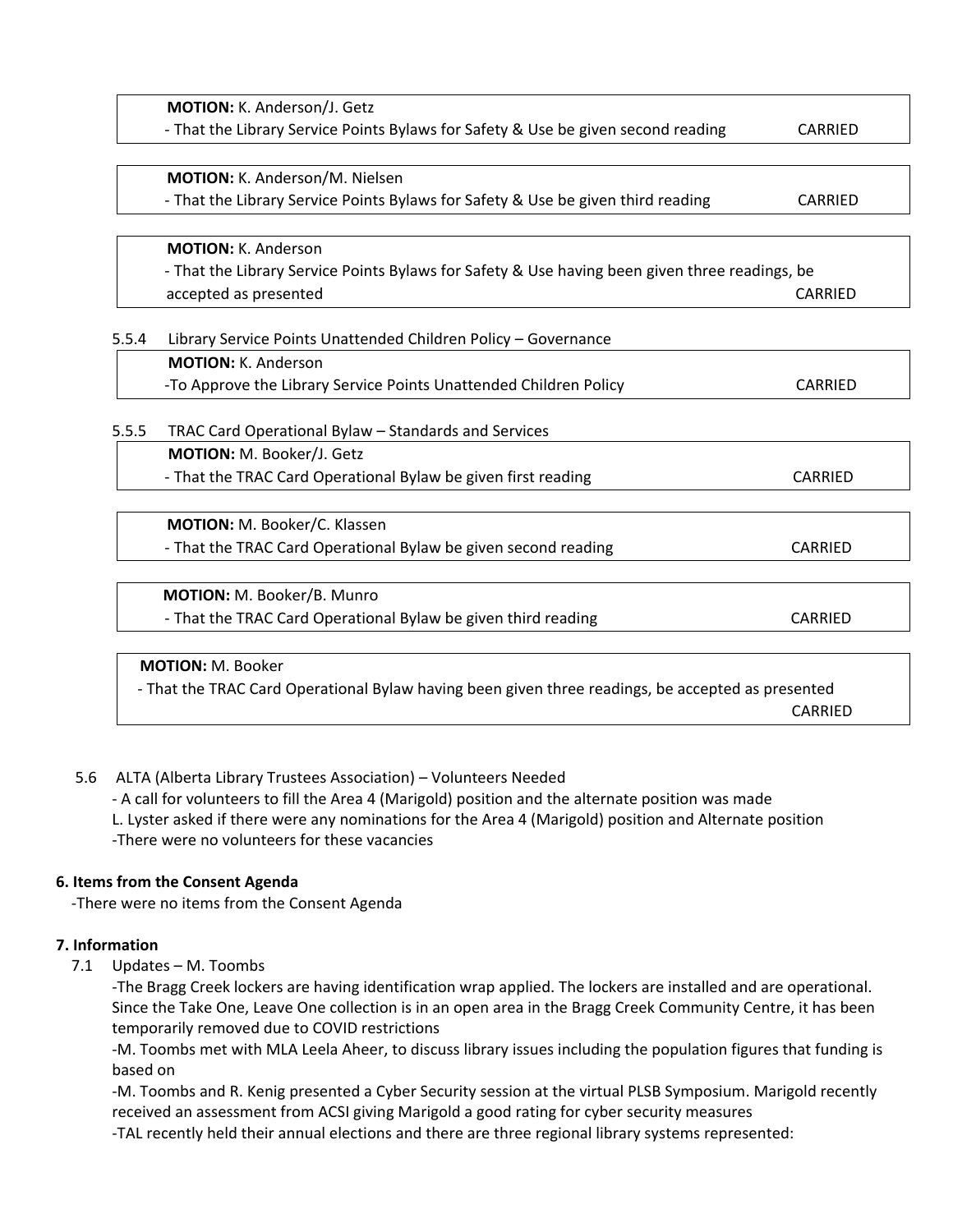- Karla Palichuk from Yellowhead
- Louisa Robison from Peace
- Petra Mauerhoff from Shortgrass
- 7.2 Upcoming Board Meetings
	- Saturday, August 28, 2021, 9:30am Meeting format to be confirmed
	- Saturday, November 27, 2021, 9:30am Meeting format to be confirmed
- 7.3 Information Sharing Roundtable

IRRICANA- Marigold staff members, Caleigh Haworth and Kristine den Boon were mentioned for their assistance with regards to information on different social media platforms LINDEN- Linden hosted an Easter event and are thinking of hosting a Mother's Day event ACADIA- M. Booker attended the PLSB Symposium and encouraged fellow Board members to attend the Marigold Conference on May 12, 2021

#### **8. Book Draw**

 **-**The winner of the book, "*Borderlands"* by Mark Vitaris, was J. Isherwood from Chestermere

#### **9. Adjournment**

**-** Trustees were encouraged to share information from this meeting with their local board and council

\_\_\_\_\_\_\_\_\_\_\_\_\_\_\_\_\_\_\_\_\_\_\_\_\_\_\_\_\_\_\_\_\_\_\_\_\_\_\_\_ \_\_\_\_\_\_\_\_\_\_\_\_\_\_\_\_\_\_\_\_\_\_\_\_\_\_\_\_\_\_\_\_\_\_\_\_\_\_

**–** L. Lyster declared the meeting adjourned at 12:07 pm

My. Michelle Joan (1)

Holyster

**CEO** Board Chair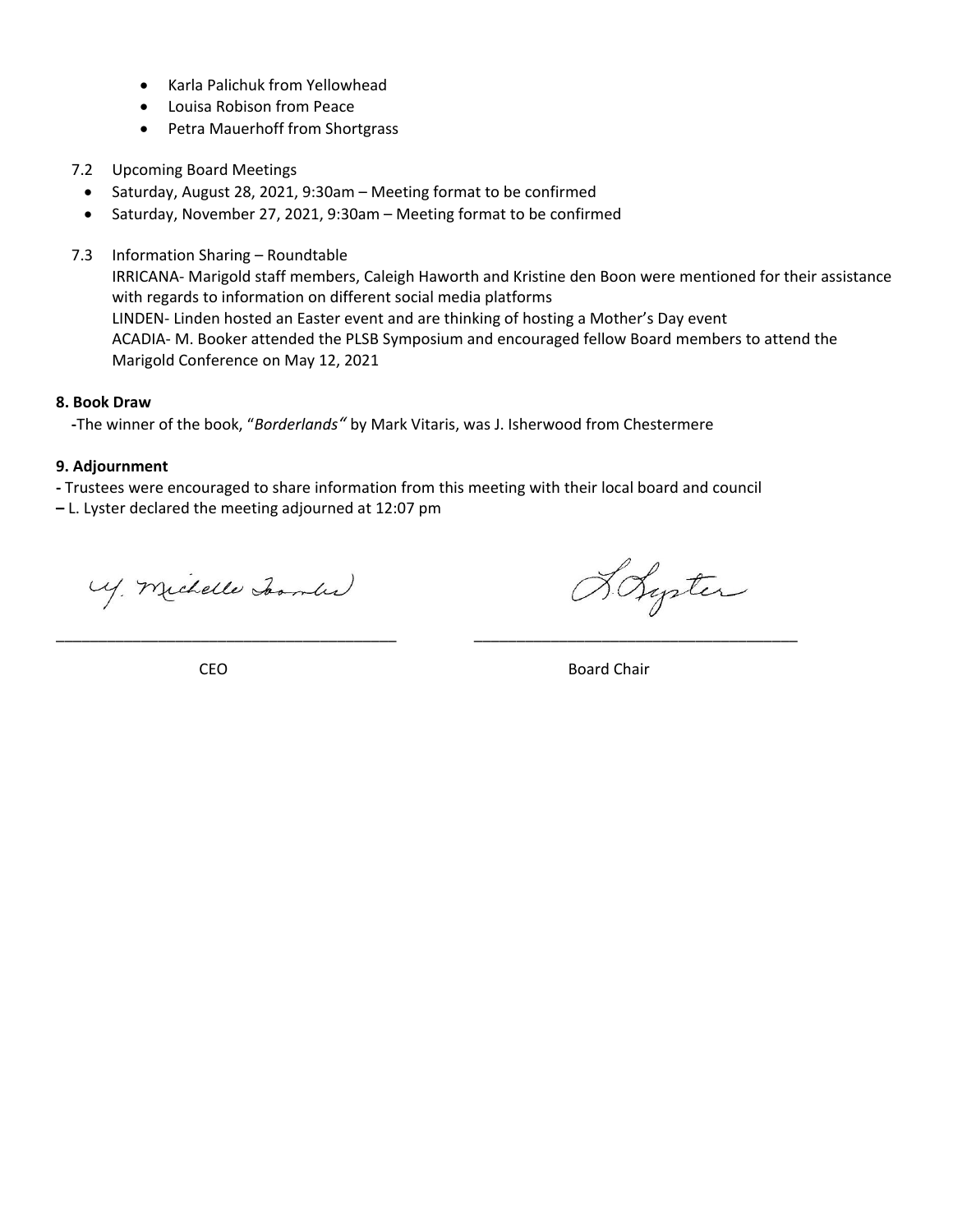

# **Marigold Library System Board of Management Meeting Saturday, August 28, 2021**

| <b>MARIGOLD BOARD MEMBERS IN ATTENDANCE</b> |                         |                | <b>MARIGOLD HQ STAFF IN ATTENDANCE</b><br>Miriam Thompson<br>Alida Pituka |                                    |
|---------------------------------------------|-------------------------|----------------|---------------------------------------------------------------------------|------------------------------------|
| <b>ACADIA</b>                               | Maxine Booker           | $\mathbf{1}$   | Michelle Toombs                                                           |                                    |
| <b>ACME</b>                                 | Daniel Leronowich       | $\overline{2}$ | Laura Taylor                                                              |                                    |
| <b>AIRDRIE</b>                              | Natasha Roberts         | 3              | Lynne Price                                                               | Nora Ott (recording)               |
| <b>BANFF</b>                                | <b>Brigitte Hopkins</b> | 4              | <b>Richard Kenig</b>                                                      | Kim Visser                         |
| <b>BEISEKER</b>                             | Sharon King             | 5              |                                                                           | Kristine den Boon                  |
| M.D. BIGHORN                                | Lynda Lyster            | 6              |                                                                           |                                    |
| CANMORE                                     | Anne Metikosh           | 7              |                                                                           |                                    |
| <b>CARBON</b>                               | Michelle Lomond         | 8              |                                                                           |                                    |
| CHESTERMERE                                 | Daina Barbary           | 9              |                                                                           |                                    |
| <b>COCHRANE</b>                             | Susan Roper             | 10             |                                                                           |                                    |
| <b>CONSORT</b>                              | Michael Beier           | 11             |                                                                           |                                    |
| <b>CROSSFIELD</b>                           | Jo Tennant              | 12             |                                                                           |                                    |
| <b>DELIA - ALTERNATE</b>                    | Robyn Thompson-Lake     | 13             |                                                                           | <b>REGRETS EXCUSED WITH MOTION</b> |
| <b>DRUMHELLER</b>                           | Margaret Nielsen        | 14             | <b>DELIA</b>                                                              | Jordan Elliott                     |
| <b>FOOTHILLS COUNTY</b>                     | <b>Eleanor Chinnick</b> | 15             | <b>GHOST LAKE</b>                                                         | Donna Bauer                        |
| <b>HIGH RIVER</b>                           | Lynne Thornton          | 16             | <b>HANNA</b>                                                              | Melanie Jensen                     |
| <b>HUSSAR</b>                               | Kristen Anderson        | 17             | SPECIAL AREA# 4                                                           | Jodi Kurek                         |
| <b>IRRICANA</b>                             | <b>Teresa Cameron</b>   | 18             | <b>TROCHU</b>                                                             | <b>Bonnie Munro</b>                |
| KANANASKIS I.D.                             | Darren Enns             | 19             |                                                                           |                                    |
| <b>KNEEHILL COUNTY</b>                      | Glen Keiver             | 20             |                                                                           |                                    |
| <b>FOOTHILLS COUNTY</b>                     | <b>Eleanor Chinnick</b> | 21             |                                                                           |                                    |
| <b>LINDEN</b>                               | Cynthia Klassen         | 22             |                                                                           |                                    |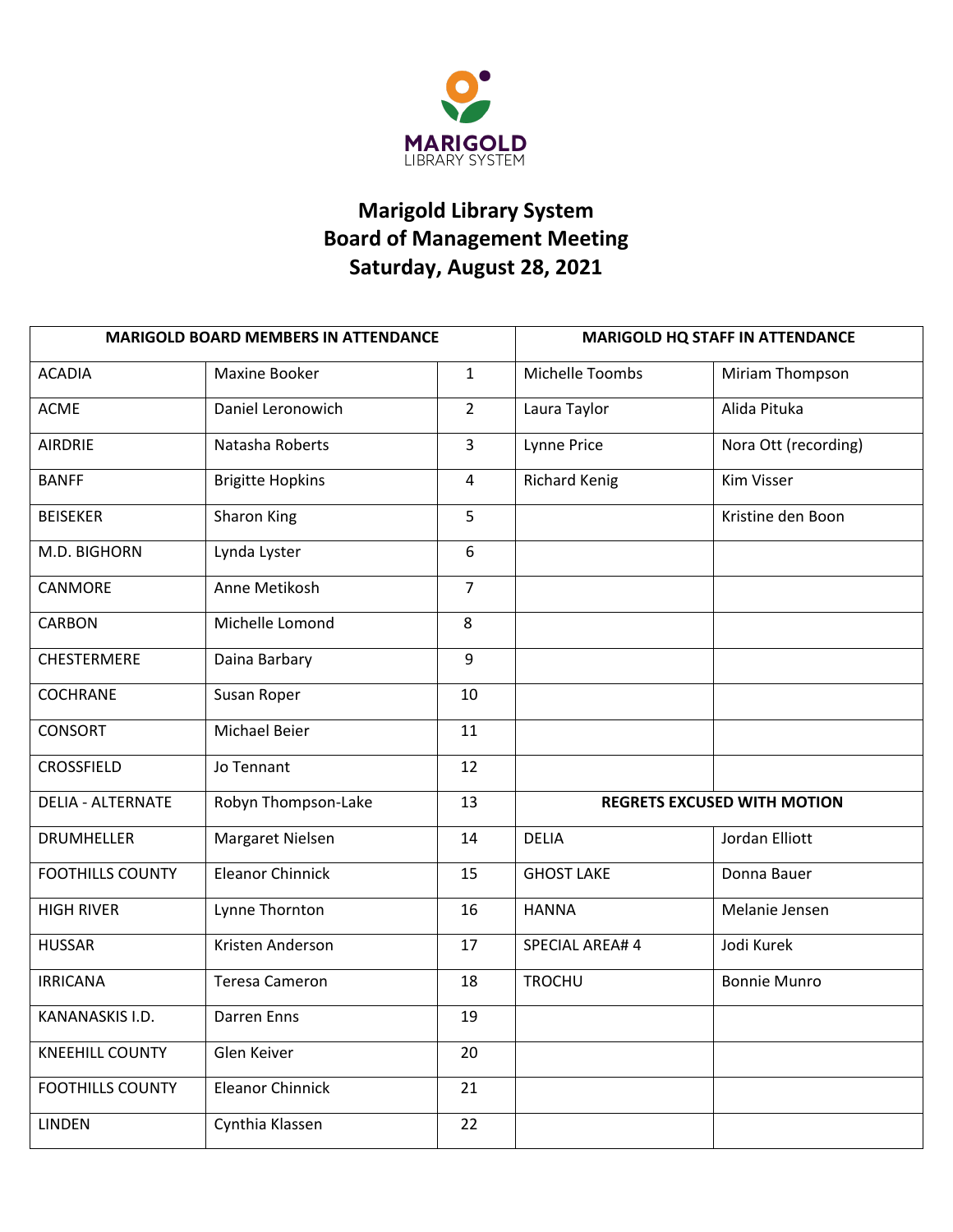| LONGVIEW                               | Jan Dyck               | 23 |                               |                                 |  |
|----------------------------------------|------------------------|----|-------------------------------|---------------------------------|--|
| <b>MORRIN</b>                          | Alenda Gridley         | 24 |                               |                                 |  |
| <b>OKOTOKS</b>                         | Nicole Kiefuik         | 25 |                               |                                 |  |
| <b>OYEN</b>                            | Ed Hogan               | 26 |                               |                                 |  |
| <b>ROCKYFORD</b>                       | Dalia Cheshire         | 27 | <b>REGRETS WITHOUT NOTICE</b> |                                 |  |
| <b>SPECIAL AREA#2</b>                  | <b>Helen Veno</b>      | 28 | <b>EMPRESS</b>                | Nora Sunderland                 |  |
| <b>SPECIAL AREA#3</b>                  | <b>Elaine Michaels</b> | 29 | I.D.9                         | Jean Marc Stelter               |  |
| STANDARD                               | John Getz              | 30 | <b>MUNSON</b>                 | Lyle Cawiezel                   |  |
| STARLAND COUNTY                        | Lil Morrison           | 31 | <b>ROCKY VIEW COUNTY</b>      | Dimitri Dimopoulos              |  |
| <b>STRATHMORE</b>                      | Denise Peterson        | 32 | THREE HILLS                   | Marilyn Sept                    |  |
| TROCHU - ALTERNATE                     | Cheryl Lumley          | 33 |                               |                                 |  |
| TURNER VALLEY/<br><b>BLACK DIAMOND</b> | Ian Huffman            | 34 | <b>GUESTS</b>                 |                                 |  |
| <b>WAIPAROUS</b>                       | Janine Jevne           | 35 | Nikki King                    | <b>Councillor from Beiseker</b> |  |
| <b>WHEATLAND COUNTY</b>                | Amber Link             | 36 |                               |                                 |  |
| YOUNGSTOWN                             | Renee Laughlin         | 37 |                               |                                 |  |
|                                        |                        |    |                               |                                 |  |
|                                        |                        |    |                               |                                 |  |
|                                        |                        |    |                               |                                 |  |
|                                        |                        |    |                               |                                 |  |
|                                        |                        |    |                               |                                 |  |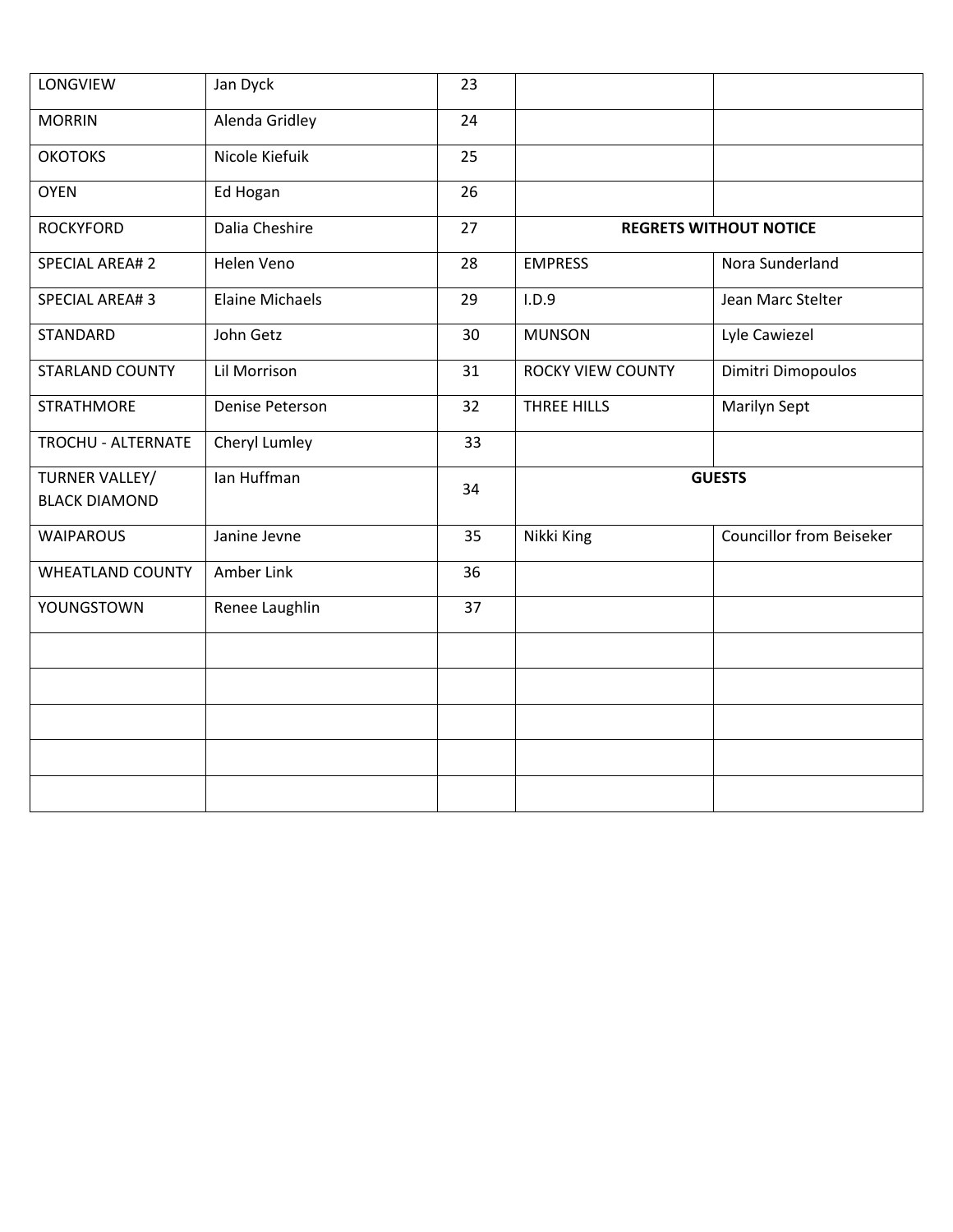## **MINUTES**

### **1. Call to Order**

- -L. Lyster called the meeting to order at 9:30 am
	- 1.1 Introduction of delegates, guests, and staff - L. Lyster asked that the delegates and guests announce their virtual presence when called by municipality

#### 1.2 Recognition of new Board members -There were two new Board members

- Natasha Roberts City of Airdrie
- Daina Barbary City of Chestermere

-There are currently 44 appointed Marigold Trustees

1.3 Acknowledgement of regrets and excused absences

**MOTION:** J. Getz/K. Anderson -That the Marigold Board excuse those absent Marigold Trustees named in the minutes who have provided notice of their absence before this meeting example of the CARRIED control of their absence before this meeting

#### **2. Approval of Agenda**

 **MOTION:** J. Dyck/J. Tennant -To approve the agenda CARRIED and the set of the control of the control of the case of the case of the case of the case of the case of the case of the case of the case of the case of the case of the case of the case of th

#### **3. Minutes of the April 24, 2021 Meeting**

 **MOTION:** L. Morrison/D. Peterson **The accept the minutes of the April 24, 2021, Board Meeting CARRIED** CARRIED

## **4. Minutes of April 24, 2021, Annual General Meeting**

| <b>MOTION: A. Link/L. Thornton</b>                                  |         |
|---------------------------------------------------------------------|---------|
| -To accept the minutes of the April 24, 2021 Annual General Meeting | CARRIED |

#### **5. Consent Agenda**

5.1 Transfer of agenda items from Consent Agenda - There were no items to transfer

| 5.2 | Motion to accept remaining Consent Agenda items |         |
|-----|-------------------------------------------------|---------|
|     | <b>MOTION:</b> M. Nielsen/R. Laughlin           |         |
|     | -To approve agenda items 5.1 to 5.3             | CARRIED |

#### **6. Decision**

6.1 Treasurer Appointment

-Marigold's Treasurer, Dimitri Dimopoulos resigned as the Treasurer in May 2021. Executive Committee member, Nicole Kiefuik, Board Member from the Town of Okotoks, put her name forward to fill the vacant Treasurer position. Board Policy states that the Treasurer appointment shall come from the Executive. At the May Executive Committee meeting, the Executive Committee approved the appointment of Nicole Kiefuik as Treasurer of the Marigold Library Board and for her to have signing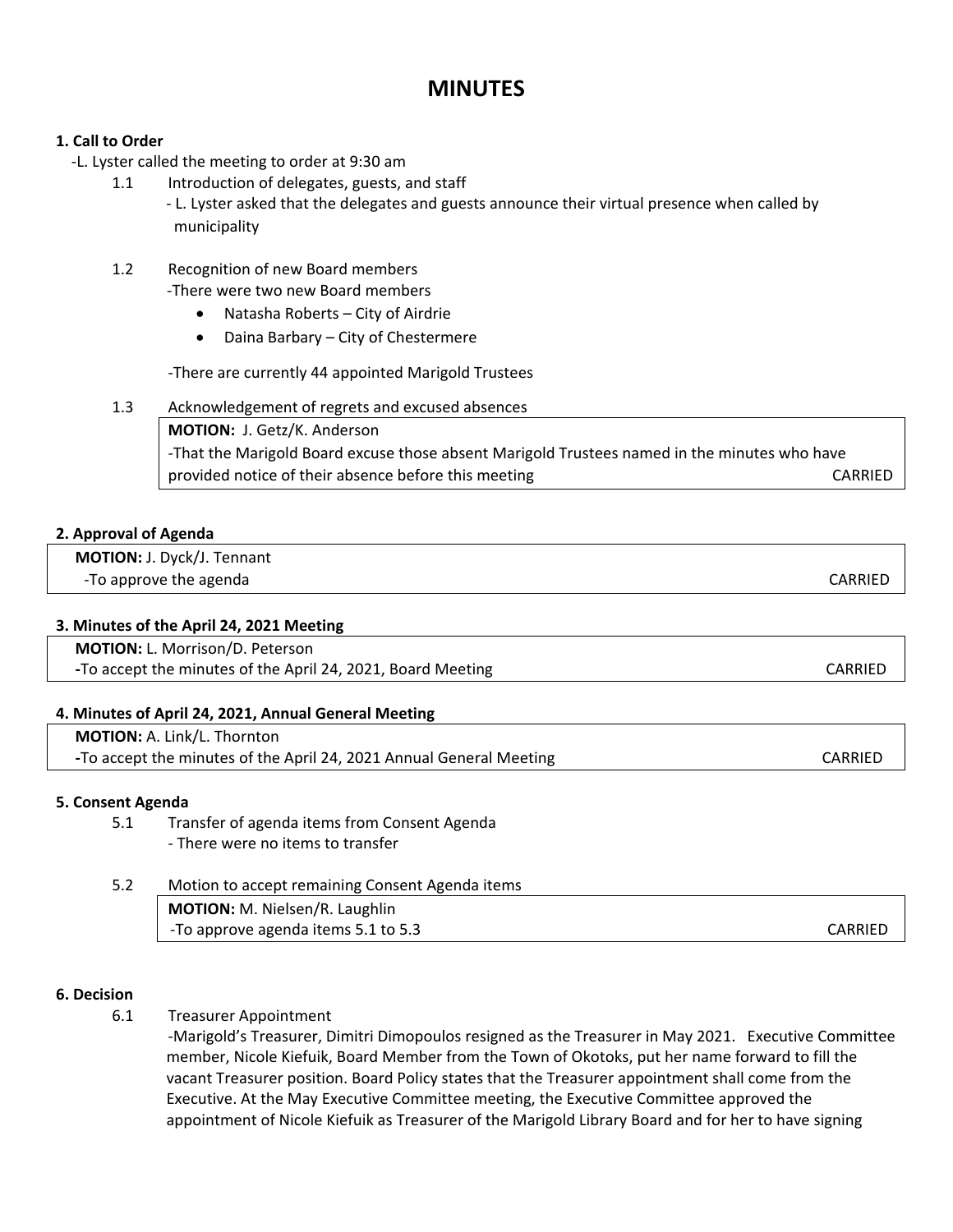authority where Marigold Library System does banking in the Town of Strathmore effective May 19, 2021

 -With Nicole's appointment as Treasurer of the Marigold Board, Nicole was also appointed to the Finance Committee and became Chair of the Finance Committee

## 6.2 Financial

6.2.1 Marigold Financial Statements to July 31, 2021

**MOTION:** N. Kiefuik/A. Metikosh -That subject to audit, the Marigold Financial Statements to July 31, 2021, be accepted as presented CARRIED

## 6.2.2 Provincial Treasury Population Figures

**MOTION:** S. King/D. Cheshire -That Marigold will use the most current Government of Alberta Treasury municipal population numbers for the calculation of 2022 levy requisitions to be distributed in February 2022 CARRIED

6.2.3 Budget Estimates 2022

**MOTION:** N. Kiefuik /M. Lomond - To accept, for information, the Marigold Budget Estimates for 2022 CARRIED

## 6.3 New Headquarters Building Update

-John Getz, Vice Chair of the Marigold Board and Chair of the Building Committee, provided an update on the new headquarters facility in Strathmore. John was impressed with the upgrades in technology that were incorporated into the new building. The new site has future growth potential and has been built with "must have" items only to contain costs. Marigold staff were credited for their diligence in keeping costs down.

-Michelle Toombs, CEO, provided additional information about the benefits of having a partner and the strong relationship that has been built with Marigold and WID staff. Michelle was thankful to Marigold staff for moving the project forward in a reasonable and cost-effective way. Michelle mentioned that the Marigold staff are excited and looking forward to the move into the new building

-The latest issue of the New HQ newsletter was distributed in the Board package to Board members

## 6.4 Policies/Plans

6.4.1 Access and Acceptable Use of Information Technology Policy – Standards & Services **MOTION:** M. B.

| <b>NIOTION:</b> M. Booker                                                               |         |
|-----------------------------------------------------------------------------------------|---------|
| <sup>1</sup> -To approve the Access and Acceptable Use of information Technology Policy | CARRIED |
|                                                                                         |         |

- 6.4.2 Programs Policy Standards & Services **MOTION:** M. Booker -To approve the Programs Policy CARRIED **CARRIED**
- 6.4.3 Board Meetings Policy Governance **MOTION:** K. Anderson -To approve the Board Meetings Policy CARRIED **CARRIED**

## 6.4.4 Policy Development Policy – Governance

**MOTION:** K. Anderson -To approve the Policy Development Policy CARRIED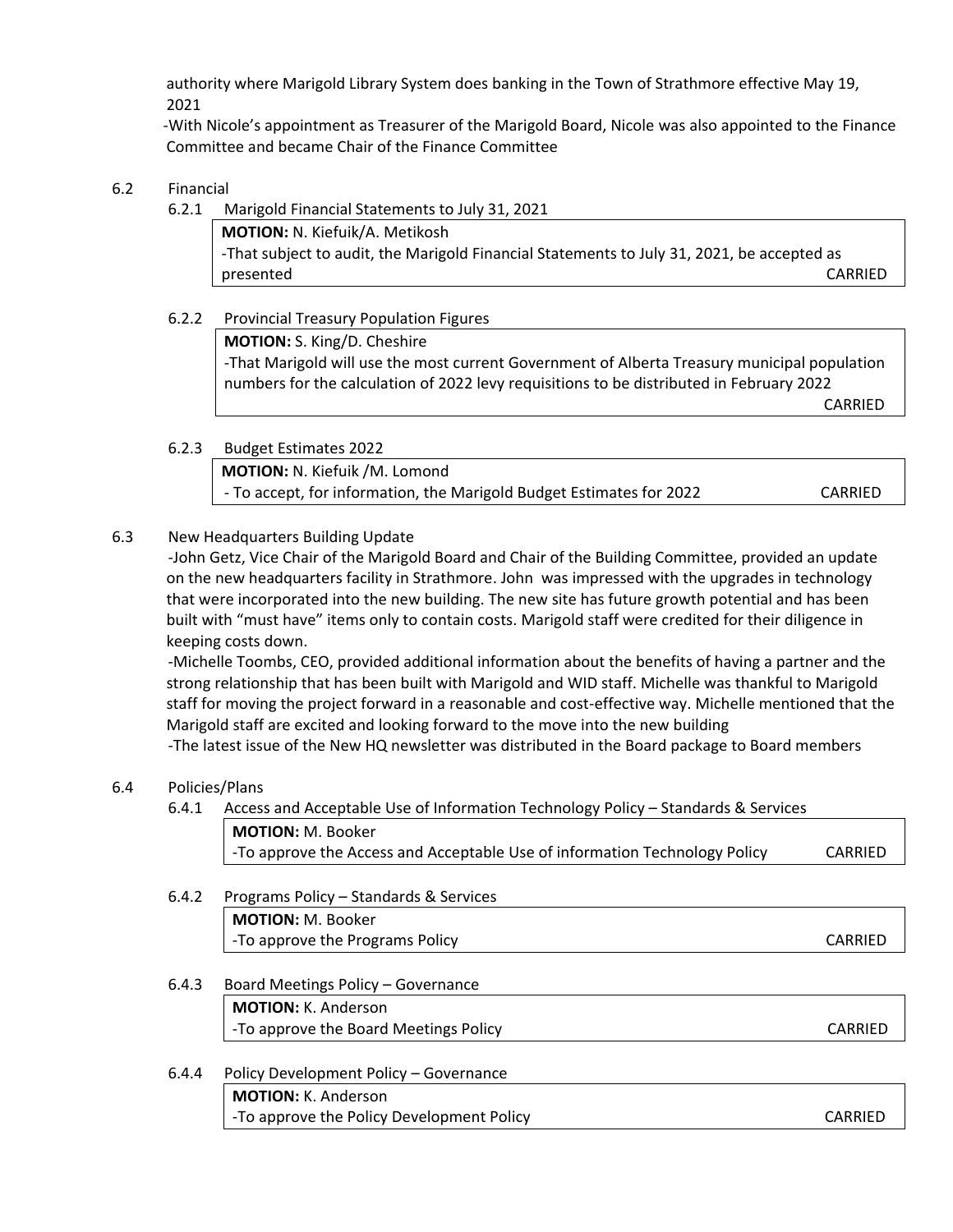| 6.4.5 | Library Service Points Collection Management Policy - Governance                           |         |  |  |
|-------|--------------------------------------------------------------------------------------------|---------|--|--|
|       | <b>MOTION: K. Anderson</b>                                                                 |         |  |  |
|       | -To approve the Library Service Points Collection Management Policy                        | CARRIED |  |  |
|       |                                                                                            |         |  |  |
| 6.4.6 | Library Service Points Hours of Service Policy - Governance                                |         |  |  |
|       | <b>MOTION: K. Anderson</b>                                                                 |         |  |  |
|       | -To approve the Library Service Points Hours of Service Policy                             | CARRIED |  |  |
|       |                                                                                            |         |  |  |
| 6.4.7 | Library Service Points - Community Libraries, Workplace Violence Prevention - Governance   |         |  |  |
|       | <b>MOTION: K. Anderson</b>                                                                 |         |  |  |
|       | -To approve the Library Service Points Workplace Violence Prevention Policy                | CARRIED |  |  |
|       |                                                                                            |         |  |  |
| 6.4.8 | Library Service Points - Community Libraries, Workplace Harassment Prevention - Governance |         |  |  |
|       | <b>MOTION: K. Anderson</b>                                                                 |         |  |  |
|       | -To approve the Library Service Points Workplace Harassment Prevention Policy              | CARRIED |  |  |
|       |                                                                                            |         |  |  |
| 6.4.9 | Marigold Library System Policy Development Process - Governance - Recommend Deletion       |         |  |  |
|       | <b>MOTION: K. Anderson</b>                                                                 |         |  |  |
|       | - To delete the Marigold Library System Policy Development Process and remove from the     |         |  |  |
|       | Marigold Board Policy Manual                                                               | CARRIED |  |  |

## **7. Items from the Consent Agenda**

 **-**There were no items transferred from the Consent Agenda

## **8. Roundtable Discussion**

Board members were prompted to provide comments and suggestions regarding the question: "With less than a month between the federal election on September 20 and the municipal election on October 18, how can we best reach, inform and impress municipal candidates about the importance of Marigold Library System and their local public library?"

**Michelle Toombs:** Encouraged the use of the documents provided in the Board package including the TAL package that can be shared with libraries to promote the value of libraries

**Crossfield**: Promote the library as a hub of the community. Every community has a library, but no one ever talks about the library. Share the value of libraries by offering public forums such as open houses

**Wheatland County:** Public forums are great places to ask the question, "What is your position on library service?" Follow up is important. Elected officials should be reminded about the value and importance of libraries.

**Okotoks:** Emphasize how well used libraries were during the shut down phase of the pandemic. Include testimonials from patrons who value and appreciate library services. Explain how Langdon is begging for a library and how they feel it is essential to their community. Have conversations and use social media.

**Cochrane:** Promote how libraries were a lifeline to individuals during the pandemic and include testimonials. Describe services that are critical to communities such as early childhood literacy and internet services.

**Waiparous:** Provide testimonials from pandemic. The library was really important to many during this time.

**Strathmore:** Lobby for each library by posing questions to candidates. Candidates must get the impression that

significant numbers of people value libraries, have large numbers of people in the community asking these questions. Use newspapers and the radio to direct your message to the candidates.

**Michelle Toombs:** After election, sharing information with the elected officials is effective. Send out a welcome package. Make a video or collaborate with another library/system. Focus on value of libraries. Find the expertise to get the job done right.

**Okotoks:** Contribute materials to the new elected officials training package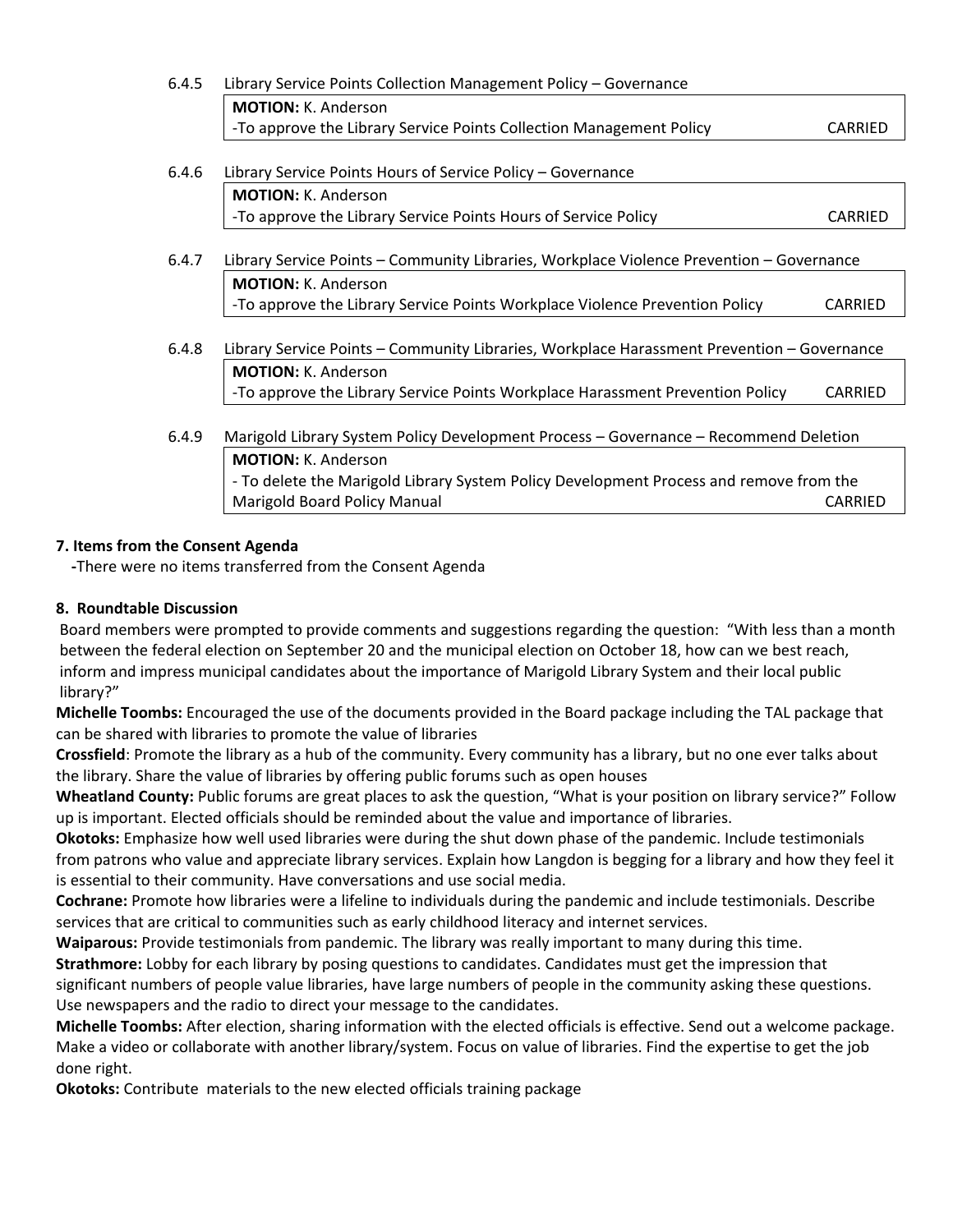**Wheatland County:** New elected officials will be overwhelmed right after the election. Wait for one or two months then follow up with a visit to councils. Use videos if they get your message across. The message should include how regional library systems interact with local libraries and how funding works.

**Crossfield:** Presentations to councils are better than just submitting materials

#### **9. Information**

9.1 Meet the Staff:

Library Services Consultants, Kristine den Boon and Kim Visser talked about their background and previous work history. They explained how they develop relationships by conducting twice yearly consultation visits with member library managers and are always open to questions They described the many and varied tasks they perform for libraries and at Marigold Headquarters including:

- Ordering from catalogues for libraries who do not have a professional librarian
- Organize the annual Marigold conference (both in-person and virtual)
- Create posts for social media platforms
- Manage/edit the Marigold newsletter
- Send out updates to member libraries
- Organize and deliver library manager training
- Supervise staff who are responsible for ILLs and providing programs
- Organize the Summer Reading Program
- Participate on Board and library committees

#### 9.2 October Library Month

– Miriam Thompson, Communications and Marketing Specialist, encouraged everyone to get library cards and to promote the public library in October for Library Month. Miriam described the services offered by Marigold that were listed and described in the Marigold Profile document. Miriam also encouraged using the Municipal Election Strategies document that was included in the Board package

#### 9.3 Marigold Library System Agreement

– Michelle Toombs explained that the revised Marigold Agreement would be discussed at the Executive meeting in September. If the Agreement is approved by the Executive Committee, it will be brought to the Marigold Board meeting in November so that it can be sent out with the Schedule C package that will set the levy rates in the future in 2022. Michelle mentioned that the PLSB consultation sessions are included in the Board package and invited Board members to attend the sessions and that registration needed to take place before September 1

#### 9.4 Updates – M. Toombs

Michelle Toombs, CEO, provided the following updates:

-Costs for consultation have increased for 2022 in the budget estimates because the Marigold Conference will take place in person in 2022 and is more expensive than delivering a virtual conference -IT services has been busy in 2021 the have:

- Improved remote services
- Created a hybrid environment for network services
- Implemented a new telephone system
- Upgraded equipment for the new HQ

-IT will be moving the computer equipment and workstations from the old HQ and setting everything up at the new HQ in September

- Langdon is working very hard to find a location so they can have a public library in their community -The library lending lockers that were installed in Bragg Creek look good and are well used. A launch celebration is being planned for the end of September. The lockers are a complex technology that is linked to Polaris at all times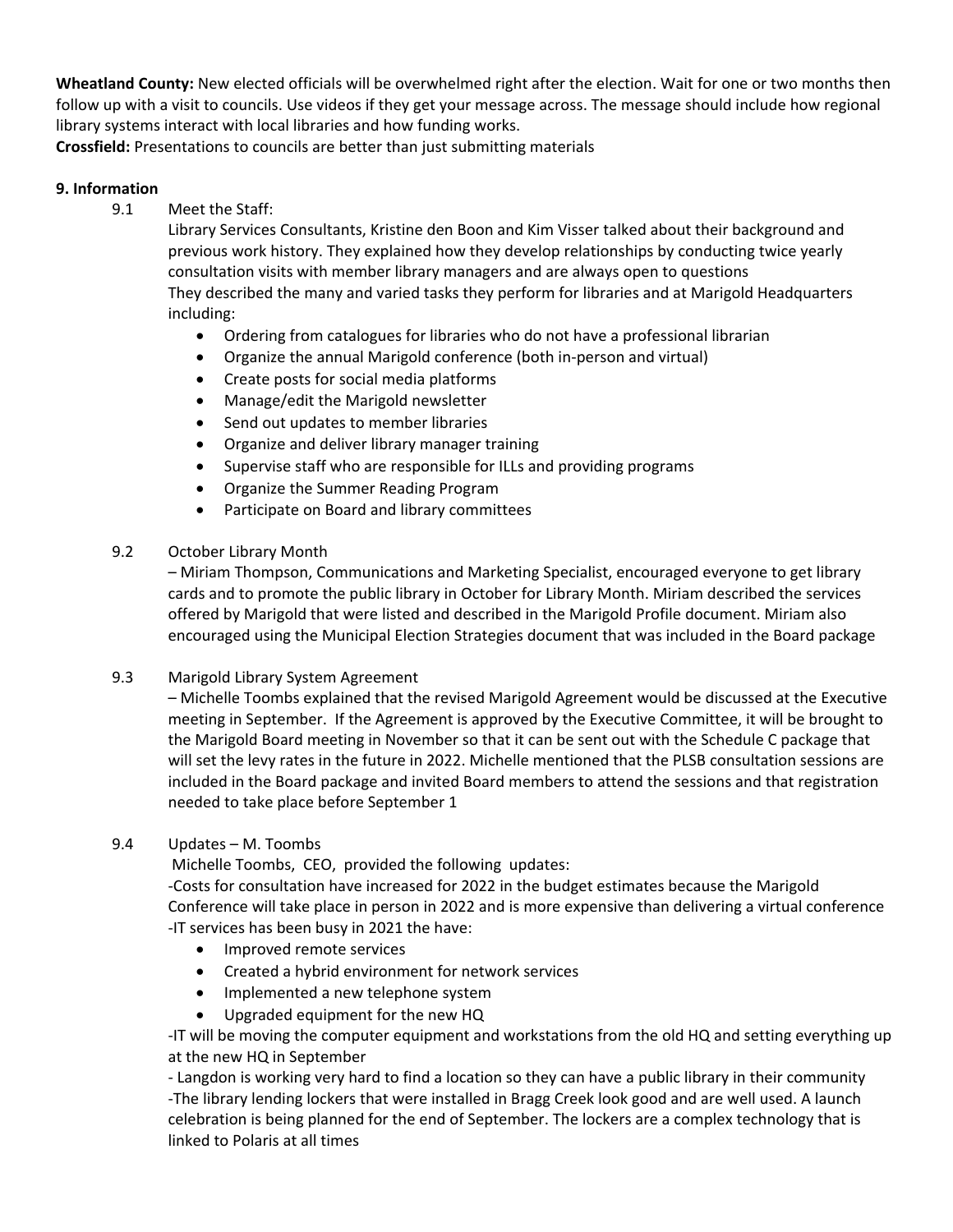#### 9.5 Upcoming Board Meetings

- Saturday, November 27, 2021, 9:30am, meeting location and format has yet to be determined
- Saturday, January 29, 2022, 9:30am, meeting will either be in Strathmore or via Zoom
- 9.6 Information Sharing Roundtable

**High River:** Their book bike has been successful in reaching outreach patrons. A three-day book sale wraps up this weekend. Books that have not sold will be donated to a used bookstore **Black Diamond/Turner Valley:** Donating book sale items is a good way to find homes for books that do not circulate and should no longer be kept in a library collection. The new name for the amalgamated communities will be Diamond Valley

**Waiparous:** Libraries are places to find truth. Because there is a large amount of misinformation on social media, particularly about Covid 19, it was suggested that Marigold have a Covid information page on their website so patrons could base their decisions on truth, facts, and scientific evidence **Laura Taylor:** Laura informed those in attendance that Marigold does have a Covid page under the "Services & Support" section

**Okotoks:** Construction is near completion, and the new Okotoks library will open on September 7. The new library is located directly beside the old library. It has a teen room and an awesome children's area.

#### **10. Book Draw**

-The book, Bibliophile: An Illustrated Miscellany by Jane Mount*,* was won by L. Morrison, representing Starland County

#### **11. Adjournment**

- L. Lyster encouraged trustees to share information from the meeting with their local board and council. L. Lyster declared the meeting adjourned at 12:00 pm

\_\_\_\_\_\_\_\_\_\_\_\_\_\_\_\_\_\_\_\_\_\_\_\_\_\_\_\_\_\_\_\_\_\_\_\_\_\_\_\_\_\_ \_\_\_\_\_\_\_\_\_\_\_\_\_\_\_\_\_\_\_\_\_\_\_\_\_\_\_\_\_\_\_\_\_\_\_\_\_\_\_\_\_\_

U. Michelle Joan (1)

Holyster

CEO Board Chair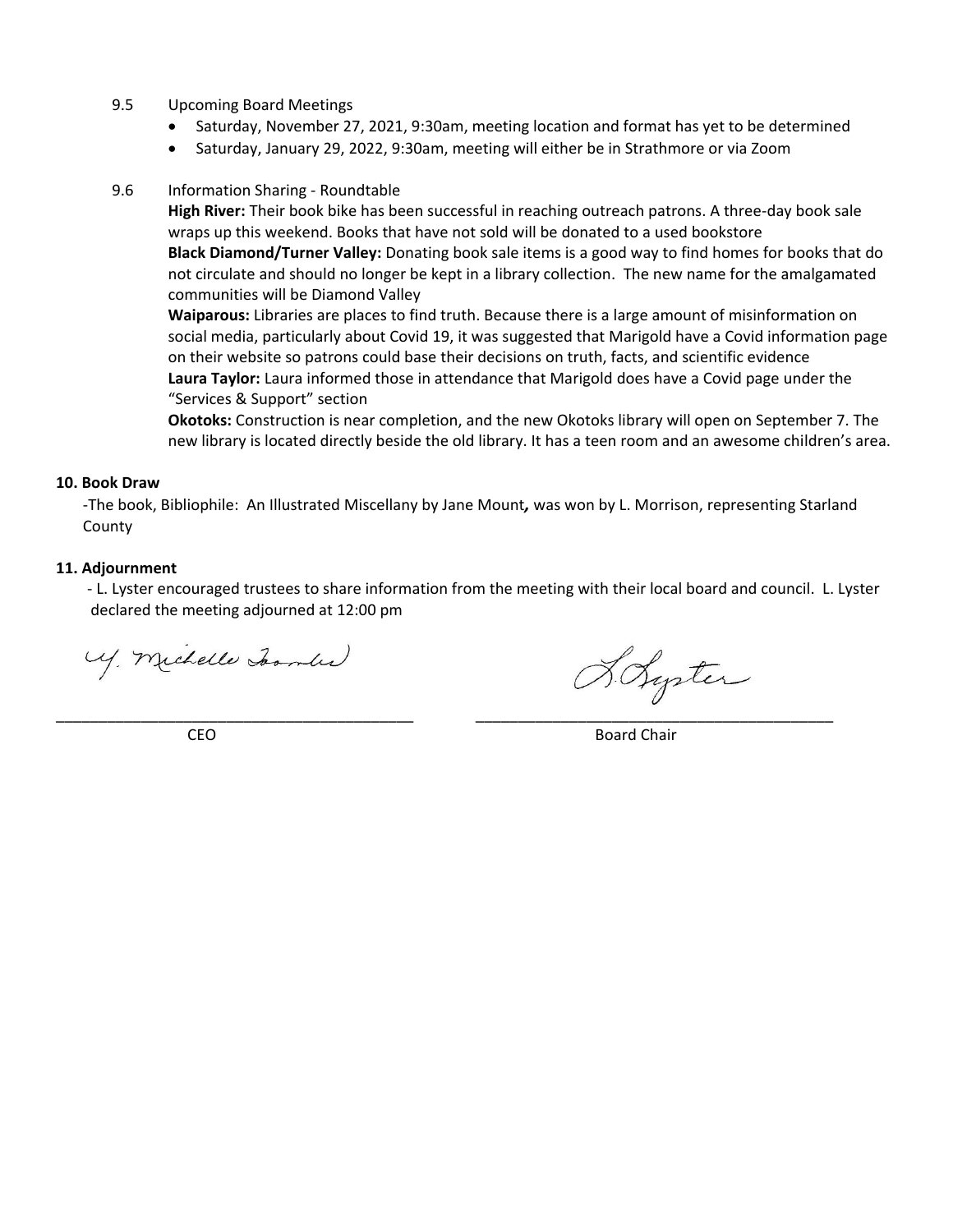

# **Marigold Library System Board of Management Meeting Saturday, November 27, 2021, 9:30 am – 12:30 pm MINUTES**

| <b>MARIGOLD BOARD TRUSTEES IN ATTENDANCE</b> |                       |                | <b>MARIGOLD HQ STAFF IN ATTENDANCE</b>     |                      |  |
|----------------------------------------------|-----------------------|----------------|--------------------------------------------|----------------------|--|
| <b>ACADIA</b>                                | Maxine Booker         | $\mathbf{1}$   | Michelle Toombs                            | Miriam Thompson      |  |
| <b>ACME</b>                                  | Daniel Leronowich     | $\overline{2}$ | Laura Taylor                               | Alida Pituka         |  |
| M.D. BIGHORN                                 | Lynda Lyster          | $\overline{3}$ | Lynne Price                                | Nora Ott (recording) |  |
| <b>CANMORE - ALTERNATE</b>                   | Donna Balmain         | $\overline{4}$ | <b>Richard Kenig</b>                       | Jessie Bach          |  |
| <b>CARBON</b>                                | Michelle Lomond       | 5              |                                            |                      |  |
| CHESTERMERE                                  | Daina Barbary         | 6              |                                            |                      |  |
| <b>COCHRANE</b>                              | Susan Roper           | $\overline{7}$ |                                            |                      |  |
| <b>CROSSFIELD</b>                            | Luke Brennan          | 8              |                                            |                      |  |
| <b>DELIA</b>                                 | Melody Christofferson | $\overline{9}$ |                                            |                      |  |
| <b>DRUMHELLER</b>                            | Margaret Nielsen      | 10             |                                            |                      |  |
| <b>FOOTHILLS COUNTY</b>                      | Eleanor Chinnick      | 11             | <b>ABSENT TRUSTEES EXCUSED WITH MOTION</b> |                      |  |
| <b>GHOST LAKE</b>                            | Donna Bauer           | 12             | CONSORT                                    | Michael Beier        |  |
| <b>HANNA</b>                                 | Sandra Murphy         | 13             | KANANASKIS I.D.                            | Darren Enns          |  |
| <b>HIGH RIVER</b>                            | Lynne Thornton        | 14             |                                            |                      |  |
| <b>HUSSAR</b>                                | Kristen Anderson      | 15             |                                            |                      |  |
| <b>IRRICANA</b>                              | <b>Teresa Cameron</b> | 16             |                                            |                      |  |
| <b>KNEEHILL COUNTY</b>                       | Faye McGhee           | 17             | <b>VACANCIES</b>                           |                      |  |
| <b>LINDEN</b>                                | Cynthia Klassen       | 18             | <b>BANFF</b>                               |                      |  |
| LONGVIEW                                     | Jan Dyck              | 19             | <b>EMPRESS</b>                             |                      |  |
| <b>MORRIN</b>                                | Alenda Gridley        | 20             | <b>ROCKYFORD</b>                           |                      |  |
| <b>ОКОТОКЅ</b>                               | Nicole Kiefuik        | 21             |                                            |                      |  |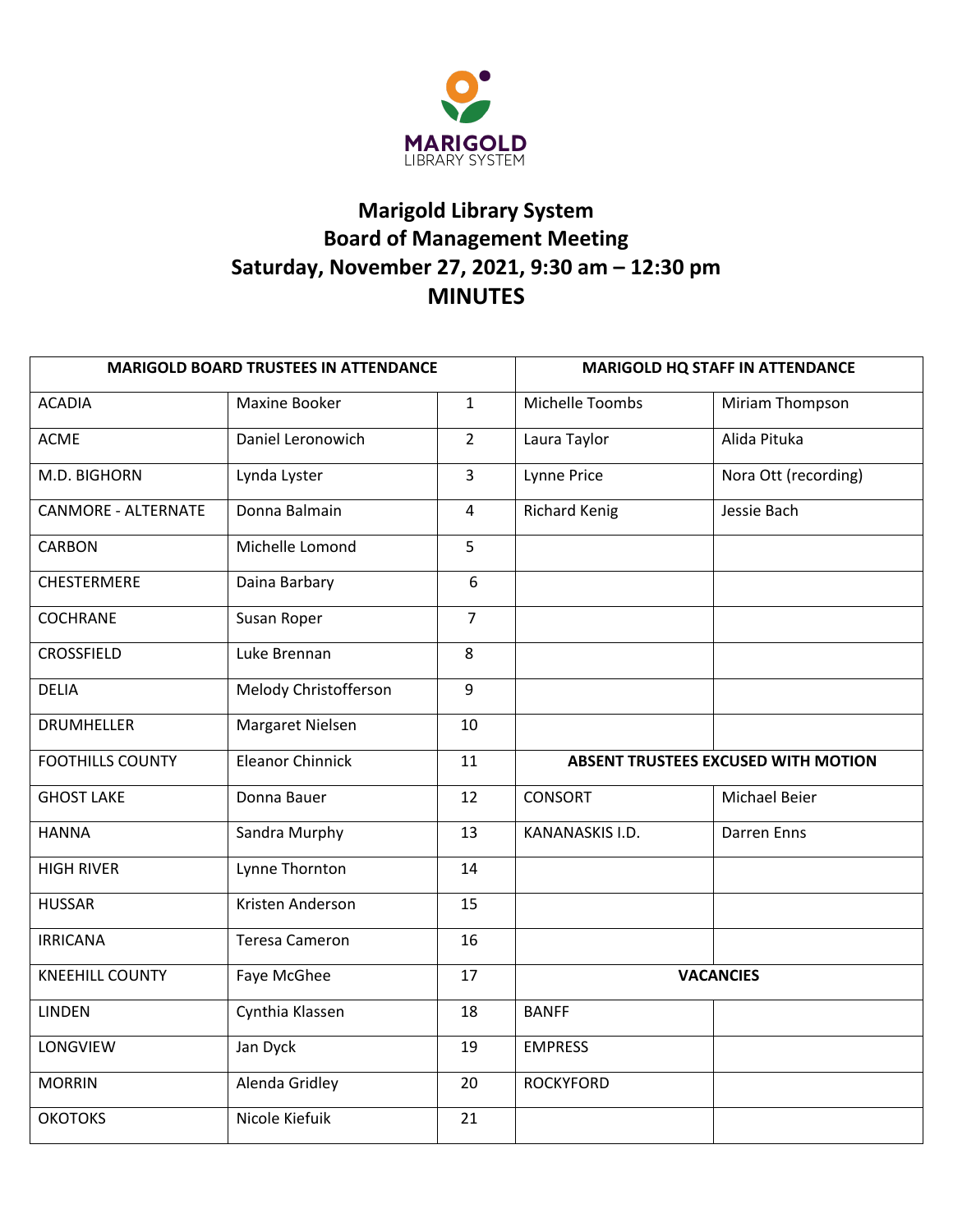| <b>OYEN</b>                                   | Ed Hogan               | 22 |                                       |                   |  |
|-----------------------------------------------|------------------------|----|---------------------------------------|-------------------|--|
| <b>ROCKY VIEW COUNTY</b>                      | Nicholas Wiebe         | 23 |                                       |                   |  |
| <b>SPECIAL AREA# 2</b>                        | Helen Veno             | 24 |                                       |                   |  |
| <b>SPECIAL AREA#3</b>                         | <b>Elaine Michaels</b> | 25 |                                       |                   |  |
| <b>SPECIAL AREA#4</b>                         | Jodi Kurek             | 26 | <b>ABSENT TRUSTEES WITHOUT NOTICE</b> |                   |  |
| <b>STANDARD</b>                               | John Getz              | 27 | <b>AIRDRIE</b>                        | Natasha Roberts   |  |
| <b>STARLAND COUNTY</b>                        | Lil Morrison           | 28 | <b>BEISEKER</b>                       | Sharon King       |  |
| <b>STRATHMORE</b>                             | Melissa Langmaid       | 29 | I.D.9                                 | Jean Marc Stelter |  |
| THREE HILLS                                   | Marilyn Sept           | 30 | <b>MUNSON</b>                         | Lyle Cawiezel     |  |
| <b>TROCHU</b>                                 | Jennifer Lyver         | 31 |                                       |                   |  |
| <b>TURNER VALLEY/ BLACK</b><br><b>DIAMOND</b> | lan Huffman            | 32 | <b>GUESTS</b>                         |                   |  |
| <b>WAIPAROUS</b>                              | Janine Jevne           | 33 |                                       |                   |  |
| <b>WHEATLAND COUNTY</b>                       | Amber Link             | 34 |                                       |                   |  |
| YOUNGSTOWN                                    | Renee Laughlin         | 35 |                                       |                   |  |

## **MINUTES**

## **1. Call to Order** L. Lyster called the meeting to order at 9:30 am

- 1.1 Introduction of Delegates, guests and staff
	- L. Lyster asked that the delegates and guests announce their virtual presence when called by Municipality. There were 35 members in attendance

## 1.2 Recognition of new Board members

- There are currently seven new Board members
- Luke Brennan Town of Crossfield
- Melody Christofferson Village of Delia
- Sandra Murphy Town of Hanna
- Faye McGhee Kneehill County
- Nicholas Wiebe Rocky View County
- Melissa Langmaid Town of Strathmore
- Jenny Lyver Town of Trochu

There are currently 40 appointed Marigold Trustees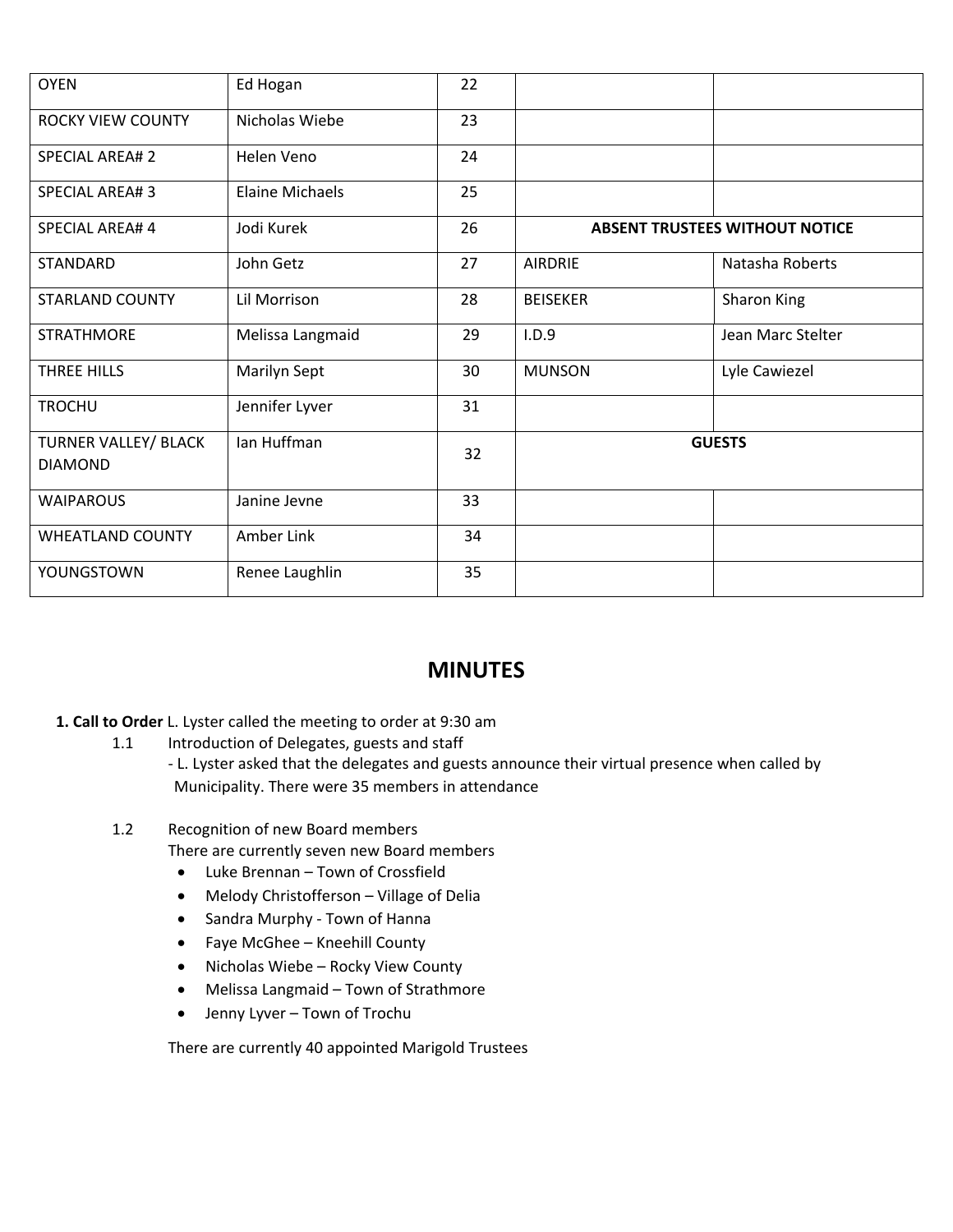1.3 Acknowledgement of regrets and excused absences **MOTION:** J. Getz/M. Nielsen -That the Marigold Board excuse those absent Marigold Trustees named in the minutes who have provided notice of their absence before this meeting entitled absolute the care CARRIED

## **2. Approval of Agenda**

 **-**Item 5.1.2 was changed to Draft Marigold Operating Budget 2022 - 2024  **-** Miranda Maguire, Legislative Library Consultant with Public Library Services Branch, was unable to attend the meeting and agenda item 8.1 PLSB Update, was removed from the agenda

 **MOTION:** M. Sept/T. Cameron

-To approve the agenda as amended and control of the control of the case of the case of the cARRIED of the case of the case of the case of the case of the case of the case of the case of the case of the case of the case of

## **3. Minutes of the August 28, 2021 Meeting**

| <b>MOTION: L. Morrison/H. Veno</b>                           |         |
|--------------------------------------------------------------|---------|
| -To accept the minutes of the August 28, 2021, Board Meeting | CARRIED |

## **4. Consent Agenda**

4.1 Transfer of agenda items from Consent Agenda - There were no items to transfer

| 4.2 | Motion to accept remaining Consent Agenda items |         |
|-----|-------------------------------------------------|---------|
|     | MOTION: A. Link/M. Nielsen                      |         |
|     | -To approve agenda items 4.1 to 4.3             | CARRIED |

#### **5. Decision**

- 5.1 Financial
	- 5.1.1 Marigold Financial Statements to October 31, 2021

**MOTION:** N. Kiefuik/L. Morrison -That subject to audit, the Marigold Financial Statements to October 31, 2021 be accepted as presented CARRIED

- 5.1.2 Draft Marigold Operating Budget 2022 2024 **MOTION:** M. Booker/T. Cameron -To Approve the Draft Marigold Operating Budget for 2022 – 2024 for information CARRIED
- 5.1.3 Draft Marigold Capital/Projects Budget 2022 **MOTION:** J. Getz/L. Thornton -To Approve the Draft Marigold Capital and Projects Budget 2022 for information CARRIED
- 5.2 New Headquarters Building -John Getz, Vice Chair of the Marigold Board and Chair of the Building Committee provided an update on the completion of the new headquarters facility in Strathmore
- 5.3 Former Headquarters Building Sale **MOTION:** T. Cameron/M. Nielson -To authorize the Executive Committee to make the real estate transaction decisions for the sale of the Marigold HQ building sale at 710 2 St. Strathmore Alberta CARRIED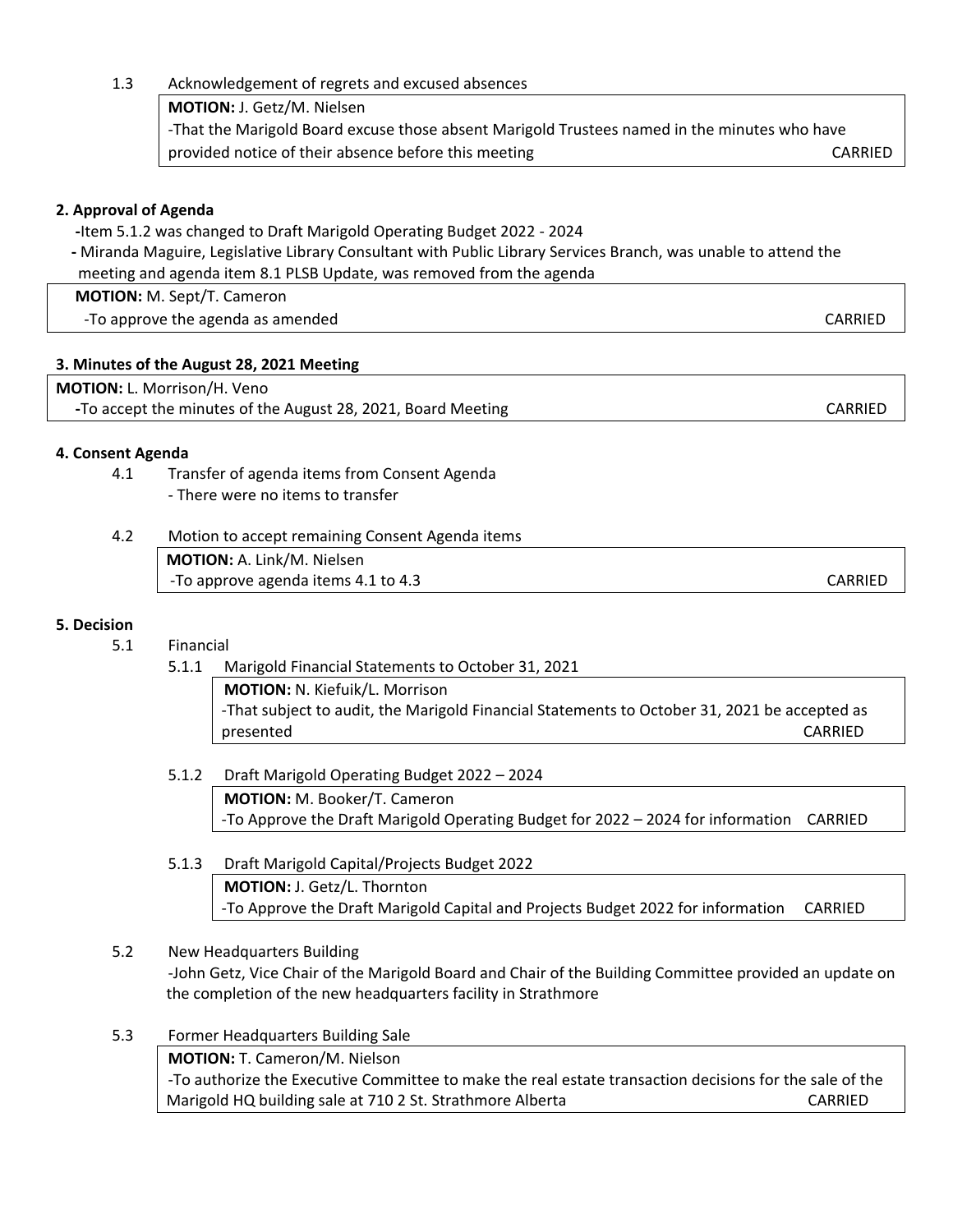#### 5.4 Marigold Agreement

**MOTION:** K. Anderson/E. Chinnick

- To approve the amendments to the Marigold Agreement and prepare for the amended agreement to be sent to member municipal councils in 2022 CARRIED

#### 5.5 Policies/Plans

5.5.1 Finance Policy - Finance

**MOTION:** N. Kiefuik -to approve the Finance Policy CARRIED

#### 5.6 Marigold Board Committee Vacancies

5.6.1 Nominating Ad Hoc Committee

-L. Thornton and E. Michaels put their names forward to serve on the Nominating Ad Hoc Committee

There were no further nominations

**MOTION:** J. Getz/N. Kiefuik

- That L. Thornton and E. Michaels be appointed to the Nominating Committee CARRIED

#### 5.6.2 Advocacy Committee

-M. Christofferson, N. Wiebe, N. Kiefuik and M. Langmaid put their names forward to serve on the Advocacy Committee

There were no further nominations

**MOTION:** E. Michaels/M. Lomond

- That M. Christofferson, N. Wiebe, N. Kiefuik and M. Langmaid be appointed to the Advocacy Committee CARRIED

#### 5.6.3 Human Resources (HR) Committee

-S. Murphy and K. Anderson put their names forward to serve on the Human Resources Committee

There were no further nominations

**MOTION:** T. Cameron/J. Getz

- That S. Murphy and K. Anderson be appointed to the Human Resources Committee

CARRIED

## 5.6.4 Standards and Services Committee - F. McGhee put her name forward to serve on the Standards and Services Committee There were no further nominations **MOTION:** M. Lomond/N. Kiefuik - That F. McGhee be appointed to the Standards and Services Committee CARRIED

5.7 Freedom to Read Week Proclamation -L. Lyster declared February 20 - 26, 2022 as Freedom to Read week and Laura Taylor, Deputy CEO, read the proclamation and provided information about Freedom to Read and intellectual freedom

#### **6. Items from the Consent Agenda**

- There were no items from the Consent Agenda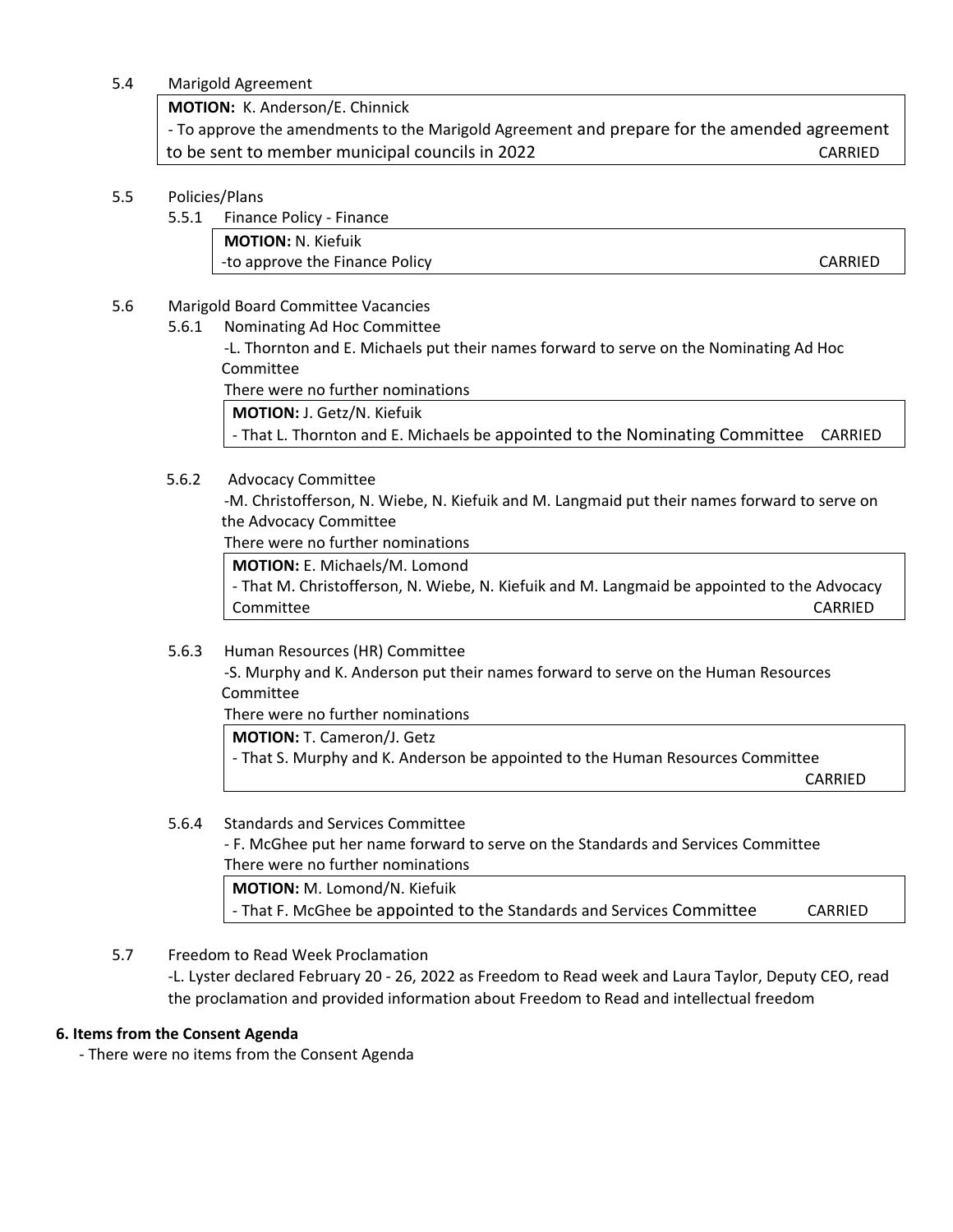#### **7. Roundtable Discussion**

Members answered the following question:

"Following the October 18 election, were there many changes of Councillors and Mayor or Reeve in your municipality? What do you think the biggest challenge is going to be for new Councillors in your municipality?"

 **Strathmore** – There are four newly elected councillors on Strathmore Town Council. A challenge is the amount of new information to absorb which is "like drinking from a fire hose". M. Langmaid encouraged other younger councillors to keep in touch

**Drumheller** – There are three new councillors on Drumheller Town Council. The library is looking forward to Council's support of libraries. The challenges that will be faced are taxes, money and inflation

**High River** – Council is working with the High River Library Board. Issues on vaccination were resolved peacefully **Hanna** – There are three new councillors on Hanna Town Council. The newly elected councillors will provide new perspectives. The biggest challenges will be funding formulas and survival

**Starland County** – There is one new council member

**Black Diamond/Turner Valley** – There is a new Mayor in Black Diamond. The Sheep River Library Board is advocating for Ted Bain to be appointed to the Sheep River Library Board. Barry Crane has been appointed as an Alternate for the Sheep River Library Board. One of the upcoming challenges will be the amalgamation of Black Diamond and Turner Valley. The library will be affected like no other business in either municipality. The new municipality of Diamond Valley with begin in January 2023. The inter-municipal library agreement will no longer be in affect. **Crossfield** – There are three new councillors, a new CAO and a new Mayor in Crossfield. The biggest challenge will be budgeting for tough economic times. Another challenge is getting caught up on existing issues and getting familiar with systems; a steep learning curve.

**Okotoks** – There is only one incumbent on council and a new Mayor. There will be a lot of learning. The biggest challenges will be taxes and increasing the library budget to accommodate the new larger library. There are indications that council supports libraries

**Wheatland County** – There are two new councillors who bring strong skill sets. One has lobbyist experience and the other is a business analyst. Support for libraries has been a challenge in the past. The biggest challenges for Wheatland County will be service delivery and fiscal responsibility

## **8. Information**

8.1 PLSB Update

-As Miranda Maguire was unable to attend, 8.1 was removed from the agenda

## 8.2 Bibliographic Services Department Update

- Jessie Bach, Bibliographic Services Manager, provided an overview of the Bibliographic Services Department at Marigold Headquarters
- 8.3 Updates M. Toombs

-M. Toombs is thankful to the Marigold Headquarters staff for being positive, committed and immersed in their work and is pleased with the collaborative effort that works well and will provide for a positive future -The Bragg Creek library lending lockers are working well and are a great success

- 8.3 Upcoming Board Meeting
	- Saturday, January 29, 2022, at 9:30vcam.
	- The meeting will take place via Zoom

#### 8.4 Marigold Board Orientations

- M. Toombs provided an orientation for new Board members on November 6, 2021
- Another orientation session will be tentatively held in December 2021. The date is to be determined